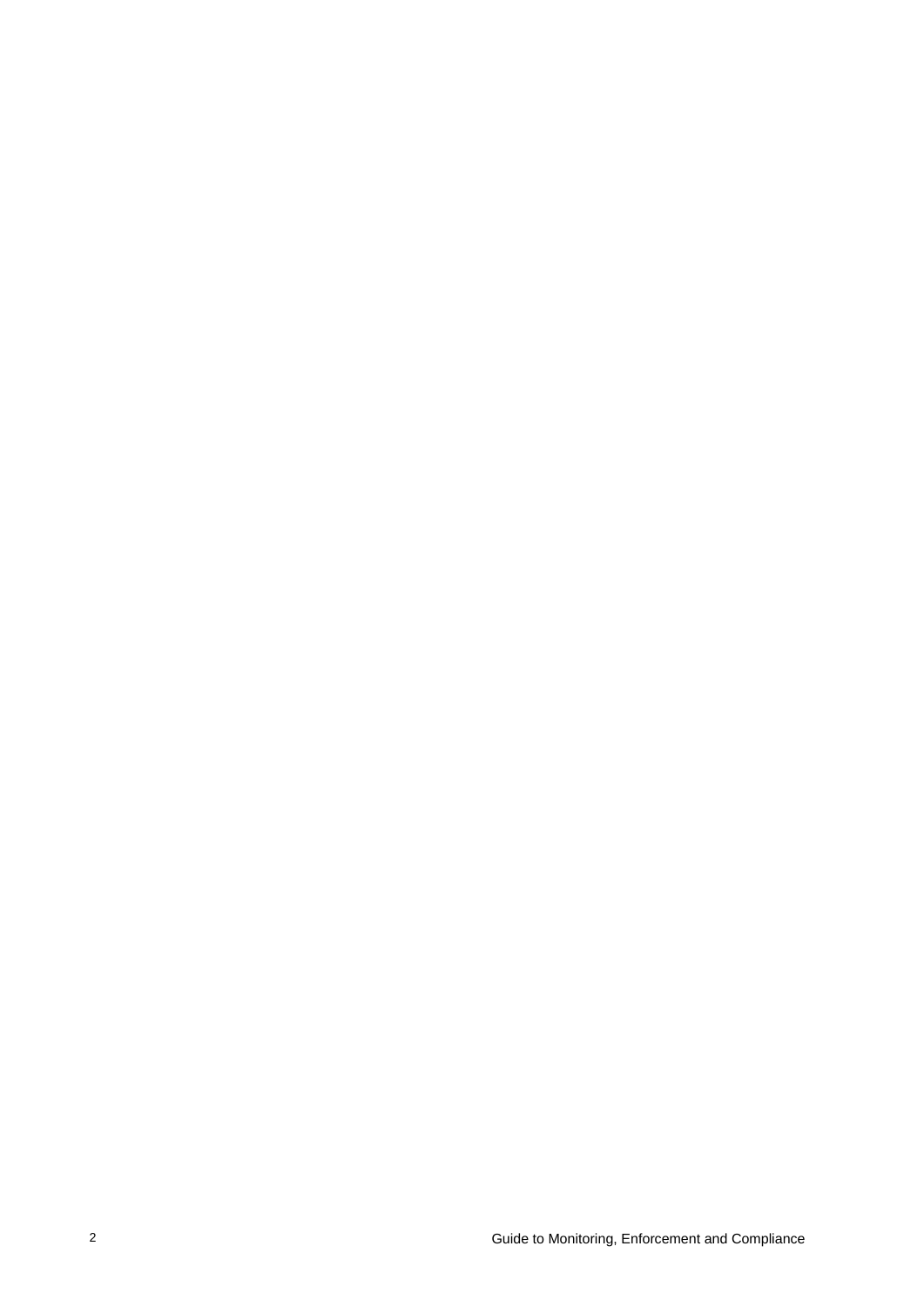# **Contents**

| 1.               |  |
|------------------|--|
| 2.               |  |
| 3.               |  |
| $\overline{4}$ . |  |
| 5.               |  |
| 6.               |  |
| 7.               |  |
| 8.               |  |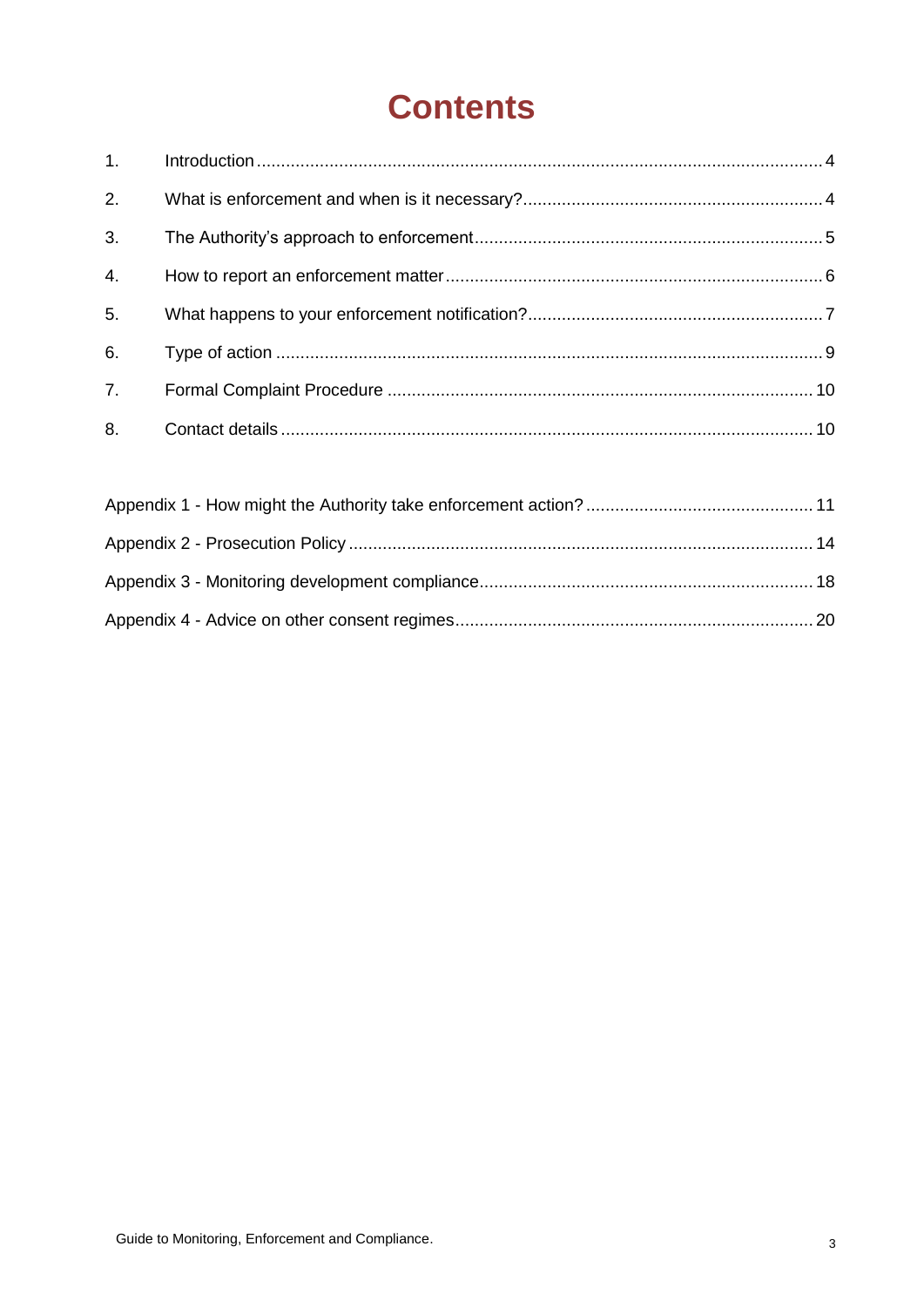# <span id="page-3-0"></span>**1. Introduction**

- 1.1 The North York Moors was designated a National Park in 1952, due to the high quality of its landscape and cultural heritage, including its buildings. The enforcement of planning control is vital to safeguarding the quality and enjoyment of these nationally important assets. Planning enforcement exists to ensure that where breaches occur, they are acted upon in the public interest.
- 1.2 This guide has been published to provide you with further guidance on the enforcement process and to give a clear statement of the Authority's approach and procedures for enforcing planning control in the National Park. It also outlines what you can do if you are concerned that a development is proceeding without the necessary permission or is not in accordance with a permission already granted.

# <span id="page-3-1"></span>**2. What is enforcement and when is it necessary?**

- 2.1 The Authority is very keen, for those carrying out work, for those who enjoy what the National Park has to offer and for its own workload that the need for enforcement action is avoided.
- 2.2 Breaches of planning control ordinarily come in three forms:
	- 1. Carrying out development without the benefit of formal consent or permission;
	- 2. Carrying out development that is not in accordance with the terms or conditions of a formal consent or permission.
	- 3. Carrying out work that is not 'development' but is still unauthorised for example works affecting a listed building or works to protected trees.
- 2.3 Planning enforcement will only occur where there has been a failure to gain the necessary permissions or consents or where work has not been carried out in accordance with the requirements of a permission or consent, where it is expedient to so and where it is in the public interest. There are four main circumstances under which a permission or consent is required:
	- **Permission to carry out 'development'**  $-$  building, engineering or other operations or material changes to the use of land or buildings;
	- Consent to change or alter the character or appearance of a listed building;
	- Consent to display some advertisements:
	- Works to protected trees:
- 2.4 Not all development requires permission some operations may not be considered as development at all or are defined as 'permitted development' meaning that an application for planning permission is not required. A full explanation of what might be 'permitted development' is set out on the Government's 'Planning Portal' website<sup>2</sup>. In some cases,

-

<sup>1</sup> As defined b[y Section 55 of the 1990 Town and Country Planning Act](http://www.legislation.gov.uk/ukpga/1990/8/section/55) – "the carrying out of building, engineering, mining or other operations in, on, over or under land, or the making of any material change in the use of any buildings or other land".

<sup>2</sup> [https://www.planningportal.co.uk/info/200187/your\\_responsibilities/37/planning\\_permission/2](https://www.planningportal.co.uk/info/200187/your_responsibilities/37/planning_permission/2)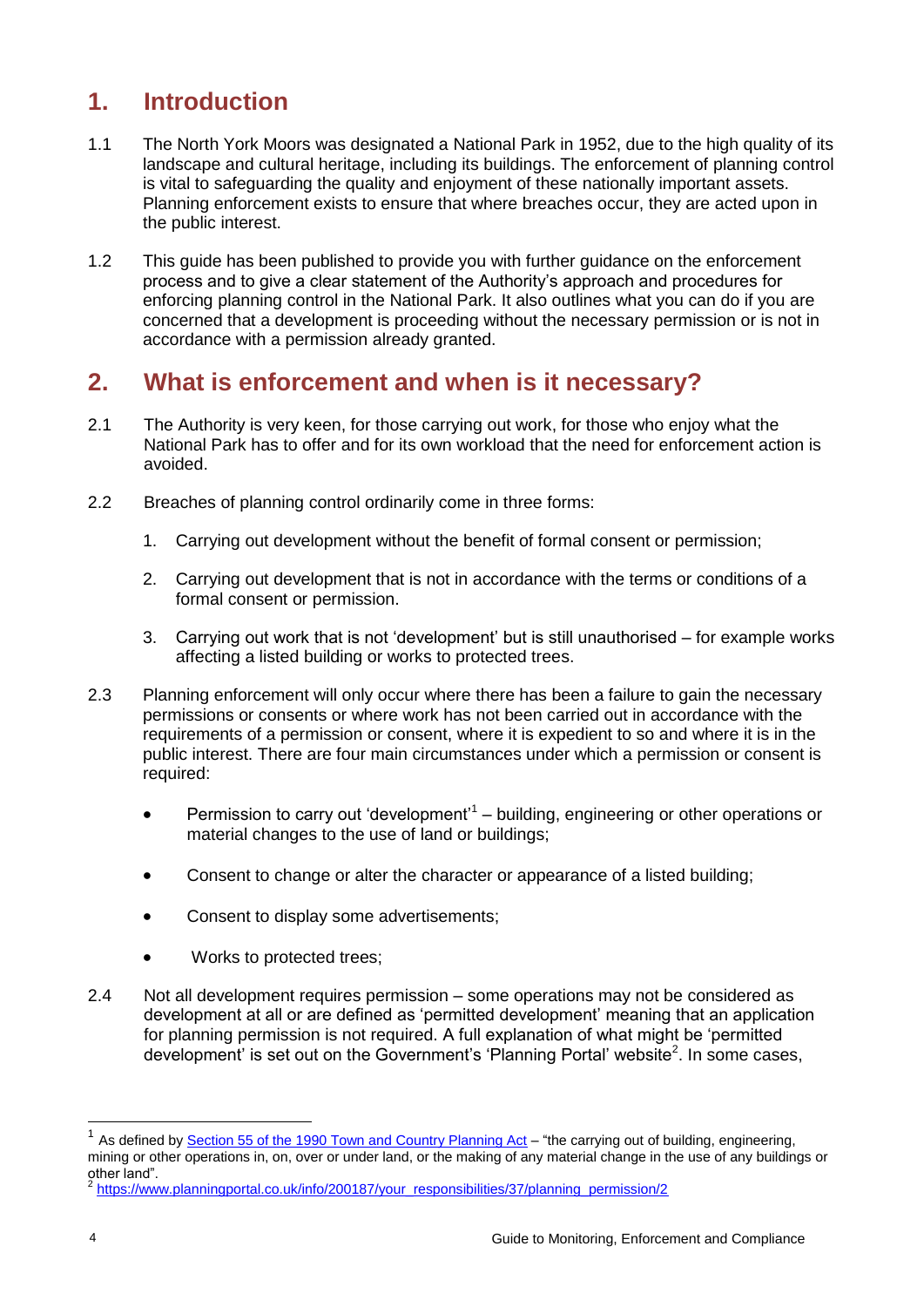permitted development rights that exist elsewhere may not apply in the National Park or within a Conservation Area.<sup>3</sup>

- 2.5 Breaches of planning control are not normally criminal offences and it is not an offence to carry out development without first obtaining planning permission for it. However, if the development relates to a listed building or to display of certain advertisements and signs or protected trees, a breach of the legislative controls in these areas of planning are criminal offences (see Appendix 2). Furthermore, failure to comply with an enforcement notice is a criminal offence.
- 2.6 One of the key messages we would like to stress is, **"if in doubt, ask."** If you need to know whether a permission or consent is needed, or whether applications are likely to receive consent, for a modest fee, officers will provide advice on a proposal. Details can be found here:

<https://www.northyorkmoors.org.uk/planning/pre-application-advice>

# <span id="page-4-0"></span>**3. The Authority's approach to enforcement**

- 3.1 The Authority views enforcement action as a last resort once other methods to remedy any breaches of planning control have been exhausted. We are keenly aware that formal enforcement action can be stressful, and also uses public resources that we would prefer to use elsewhere in the National Park. National Planning Guidance<sup>4</sup> is clear that enforcement is a discretionary activity only to be taken when it is expedient to do so. Trivial or technical breaches of control causing no material harm or adverse impacts to the area or cases where development may be acceptable subject to a planning permission being granted are unlikely to result in enforcement action.
- 3.2 However, enforcement action can be necessary when work is carried out and those undertaking that work refuse to comply with any requests to obtain the necessary permission or consent and refuse to undo the action that has led to the breach of planning control. The Authority has to exercise a careful balance between the rights of the developer, user or owner of the land or buildings and the wider public interest. The Authority may also have to prioritise the enforcement work it carries out and may not take action where a breach is minor and does not materially affect the amenities of those nearby or the landscape or buildings of the National Park
- 3.3 When dealing with notifications of potential enforcement matters the Authority will:
	- Take action commensurate with the scale and impact of the unauthorised development (for some minor breaches this may be 'no further action');
	- Adopt a positive approach in dealing with breaches of planning control and will seek to negotiate a solution wherever appropriate;
	- Invite the submission of a retrospective planning application in cases where development which has already taken place and is considered acceptable, and/or it appears that any actual or potential harm can be mitigated through the imposition of planning conditions;
	- Discourage the submission of retrospective applications to regularise unauthorised development where the development is contrary to the adopted policies of the

 $\frac{1}{3}$ <https://www.northyorkmoors.org.uk/planning/building-conservation/conservation-areas>

[National Planning Guidance Para 011, Reference ID: 17b-011-20140306](https://www.gov.uk/guidance/ensuring-effective-enforcement#planning-enforcement--overview)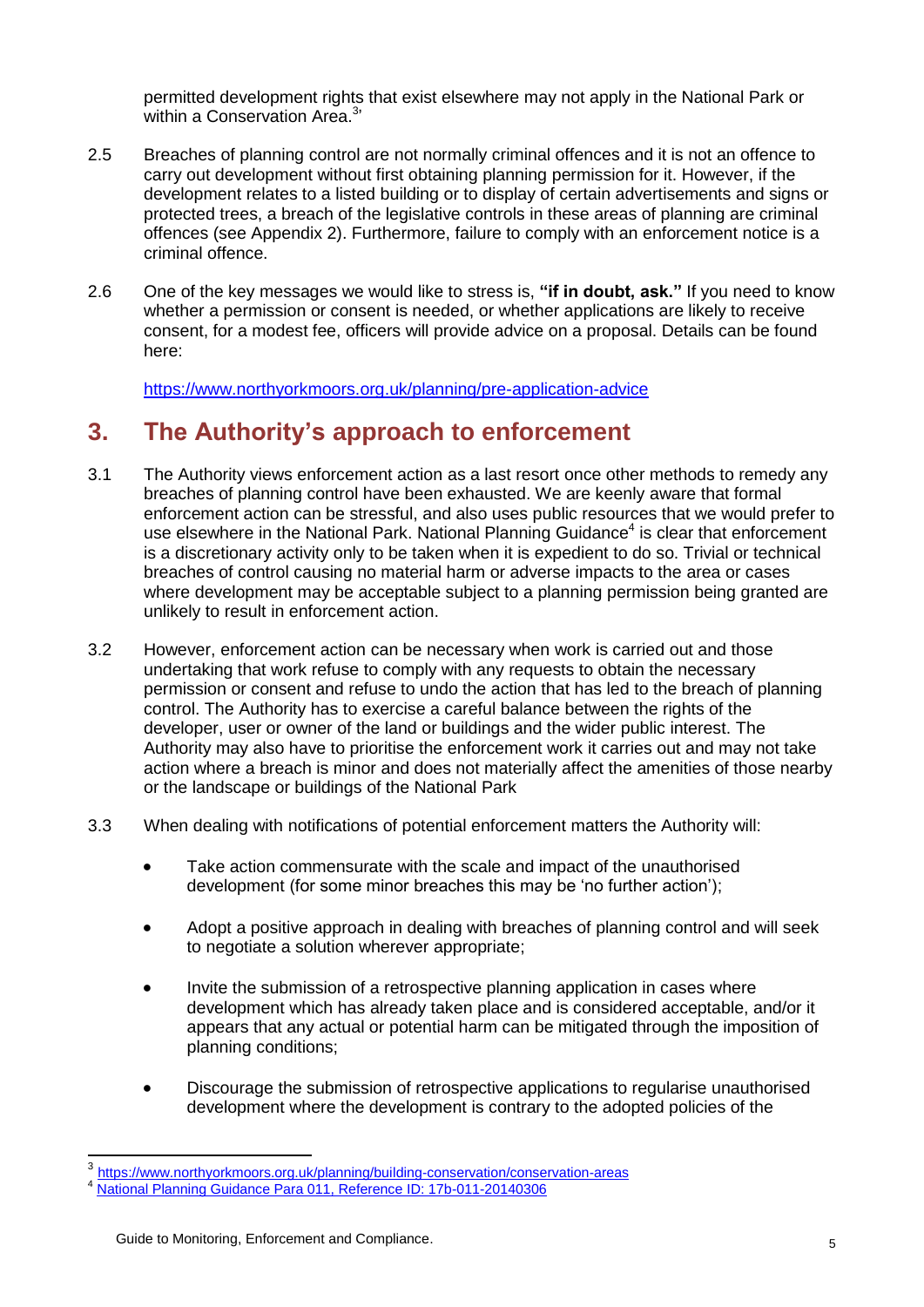National Park and causes serious harm to the landscape quality or other planning interests in the Park;

- Take a pro-active approach and seek to pre-empt potential breaches of control through the established monitoring and checking system to ensure that conditions or approved plans have been complied with;
- Work in partnership with other agencies to ensure a 'joined up' approach to identifying and dealing with breaches of planning control.

# <span id="page-5-0"></span>**4. How to report an enforcement matter**

- 4.1 We would encourage everyone who sees what may be a breach of planning control to report it to us. You can report this to the enforcement team in writing, by telephone, email or using our online mapping system and form<sup>5</sup>. The more information you can give us at the outset the better. You should provide:
	- Your name, address and telephone number in order that we can let you know what is happening with the investigation. Your details will be treated 'in confidence';
	- An accurate address of the site involved, preferably including a postcode. If it is an unusual site and you cannot find out its address, you could try providing photographs and locating it on a map;
	- Clear details of what is causing you concern (a description of the buildings works or an overview of the use);
	- Any relevant dates and times (commencement and completion, or stage of building works, or times that a use take place);
	- If known, details of the landowner/developer's name and address any other persons involved in the breach (such as a relevant company name, building company, contractor).
- 4.2 If you know the details of any relevant planning permissions or the details of any vehicles involved this would also be useful.
- 4.3 Notifications will be dealt with in confidence and your name will not be disclosed to anyone, including the person you are making the complaint about. Anonymous notifications will be recorded on file and will be investigated where there is sufficient information to allow investigation- such as accurate site location and details of the breach.
- 4.4 You should only report what you consider to be breaches of planning control. The Authority cannot investigate matters that are not planning related such as the following:
	- Disputes involving high hedges, or statutory nuisances arising from noise, smell or light - these matters should be reported to your local District or Borough Council's Environmental Health Department [\(Hambleton](https://hambletondc-self.achieveservice.com/service/Environmental_health_issue_report) Borough, [Redcar & Cleveland](https://www.redcar-cleveland.gov.uk/business/health-and-safety/environmentalhealth/Pages/environmental-health.aspx) [Borough,](https://www.redcar-cleveland.gov.uk/business/health-and-safety/environmentalhealth/Pages/environmental-health.aspx) [Ryedale](https://www.ryedale.gov.uk/environment.html) District and Scarborough [Borough Councils\)](https://www.scarborough.gov.uk/home/environment);
	- Civil or common law matters such as trespass, rights of access, shared drainage/sewers or assault – you should seek independent legal advice in these instances and/or police involvement where necessary;

 5 <https://www.northyorkmoors.org.uk/planning/planning-applications/application-search-map>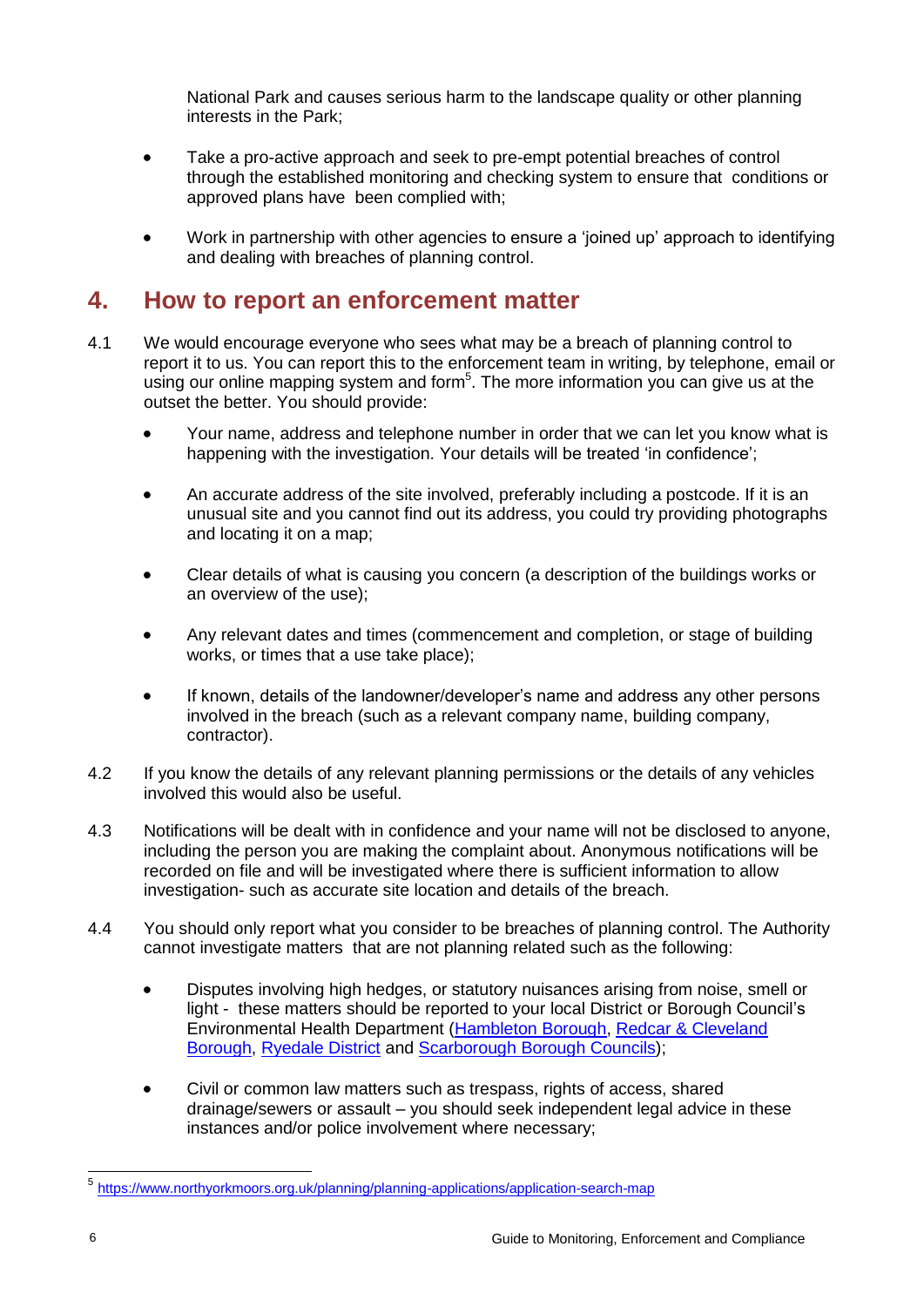- Land ownership/boundary disputes you should contact the Land Registry to obtain confirmation of legal title to land/buildings or in cases of dispute seek the independent advice of a solicitor as the Authority won't normally get involved in such civil disputes;
- Issues involving pollution or obstruction of a water course, land contamination or unauthorised waste disposal – these should normally be reported to either the District or Borough Council Environmental Health Department and/or the Environment [Agency;](https://www.gov.uk/report-an-environmental-incident)
- Dangerous buildings, inappropriate building construction methods or practices these are normally the responsibility of the District or Borough Council's Building Control section – either the [North Yorkshire Building Control Partnership](https://www.nybcp.org/contact) or [Building Control](https://www.redcar-cleveland.gov.uk/resident/planning-and-building/building-control/Pages/Contact-the-Building-Control-Team.aspx) at Redcar and Cleveland Borough Council;
- Obstruction or works affecting a public highway should be referred to [North Yorkshire](https://www.northyorks.gov.uk/road-obstructions-and-spillages)  [County Council](https://www.northyorks.gov.uk/road-obstructions-and-spillages) or [Redcar and Cleveland Borough Council.](https://www.redcar-cleveland.gov.uk/resident/contact-us/Pages/How-To-Contact-Us.aspx) If it concerns a public footpath or bridleway, please contact the [National Park Ranger](https://www.northyorkmoors.org.uk/about-us/how-the-authority-works/the-staff/rangers-areas) responsible for that area.

# <span id="page-6-0"></span>**5. What happens to your enforcement notification?**

5.1 We will deal with your notification in accordance with our standards of service and priority system:

# **Our Standards of Service**

- 5.2 We will:
	- Acknowledge letters, telephone calls and emails reporting breaches of planning control within ten working days of receipt where the contact details of the person making the notification are known;
	- Verify that there is a case including checking the planning register to make sure that planning permission has not been granted for the development;
	- Investigate the planning history of the site, photographs and information from other agencies;
	- Carry out site inspections in accordance with the alleged level of harm. Due to a high number of enquiries we will prioritise our visits according to the apparent seriousness of the problem. We will however aim to visit as soon as possible. Our Monitoring & Enforcement Officers have specific powers to enter land to investigate potential breaches of planning control.
	- Determine whether or not a breach of control has occurred and decide on an appropriate course of action;
	- Pass on any relevant information to other agencies such as the Highway Authority or Environment Agency who may have an interest in the case.
	- Inform the person notifying us, of the decision of our initial findings as soon as possible;
- 5.3 Inform the person notifying us, the owner and third parties involved of any further action required. Although we try to operate within these standards, it is not always possible to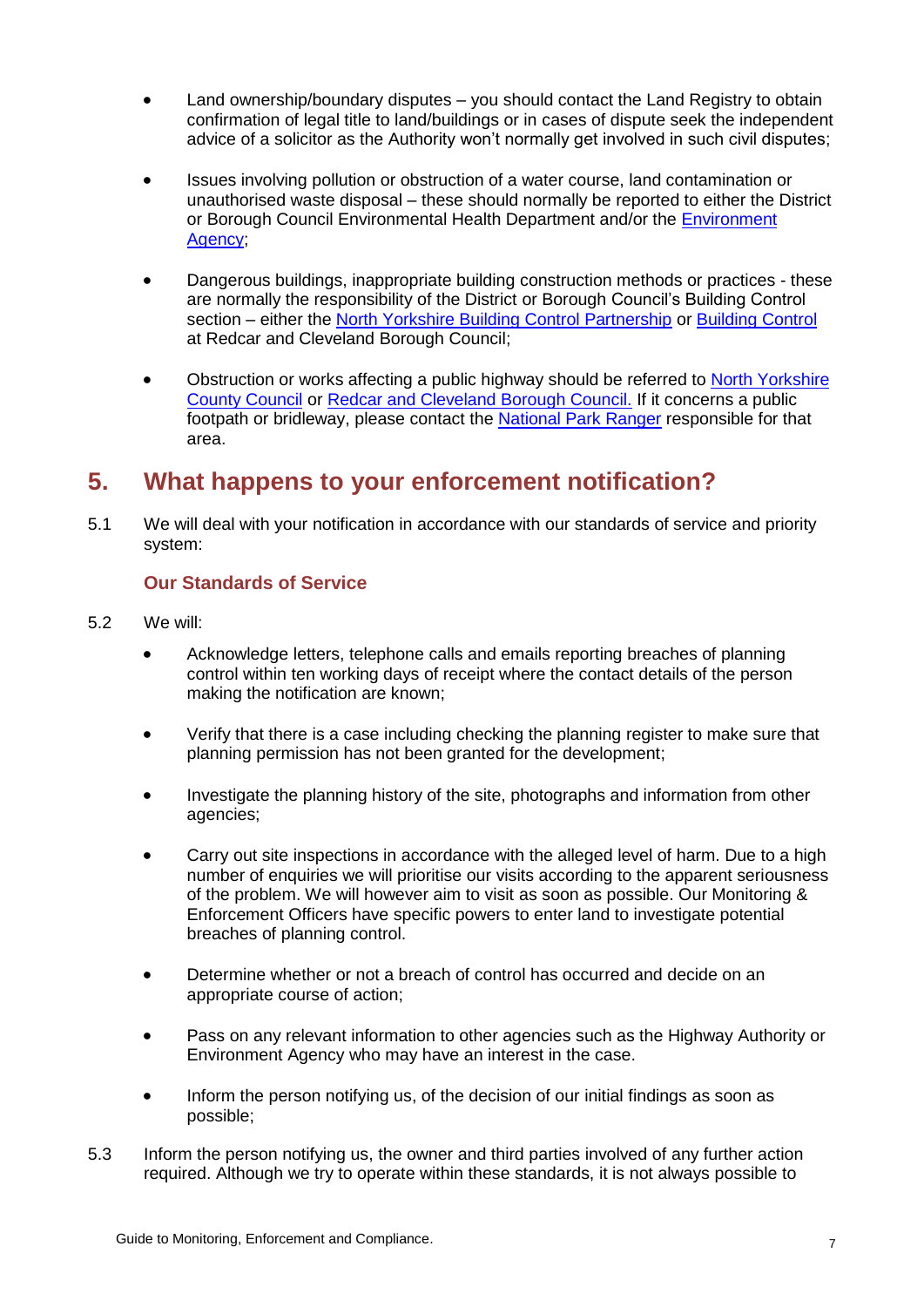anticipate how a particular case will develop and the timescale for resolving an issue can be difficult to predict. Factors that can delay progress include time taken to collect satisfactory evidence, negotiation to resolve a breach, the submission of a retrospective application; or an appeal against a formal notice.

# **Our Priority System**

- 5.4 Investigating breaches of planning control is often complex and time consuming and priority is given to those cases where the greatest harm is being caused to residential or public amenity, heritage assets, landscape character and interests of acknowledged importance. Officers will determine whether a breach of control is duly harmful before proceeding further. The harm being caused is assessed during the first site inspection where a score is given against certain criterion. Should the assessment score meet our minimum threshold then the matter will be pursued. In cases that are below the threshold for taking further action will be closed and the enquirer updated.
- 5.5 Any action taken will need to be proportionate with the breach of planning control to which it relates and action will only be taken where negotiations with the operator or landowner have failed to resolve the matter and it is considered to be in the public interest to pursue the matter. As such, some minor matters may not be pursued further. Sometimes, exceptionally the personal circumstances of the person in breach of planning control may be taken into account, for an example where the Authority is considering whether a prosecution is in the public interest.

#### *Matters that can be taken into account*

- 5.6 It will often be 'expedient' to take action if the breach of planning control unacceptably affects the following:
	- the landscape
	- conservation interests
	- public amenity
	- public safety
	- highway safety
- 5.7 In addition to the above, the Authority also has to be clear, that resolving the breach would be in the 'public interest'.

#### *Matters that cannot be taken into account*

- 5.8 There are some issues that will not be taken into account when making decisions on expediency, these include:
	- Change in the value of a neighbouring property
	- Competition between businesses
	- The loss of a private view
	- Trespass onto someone else's land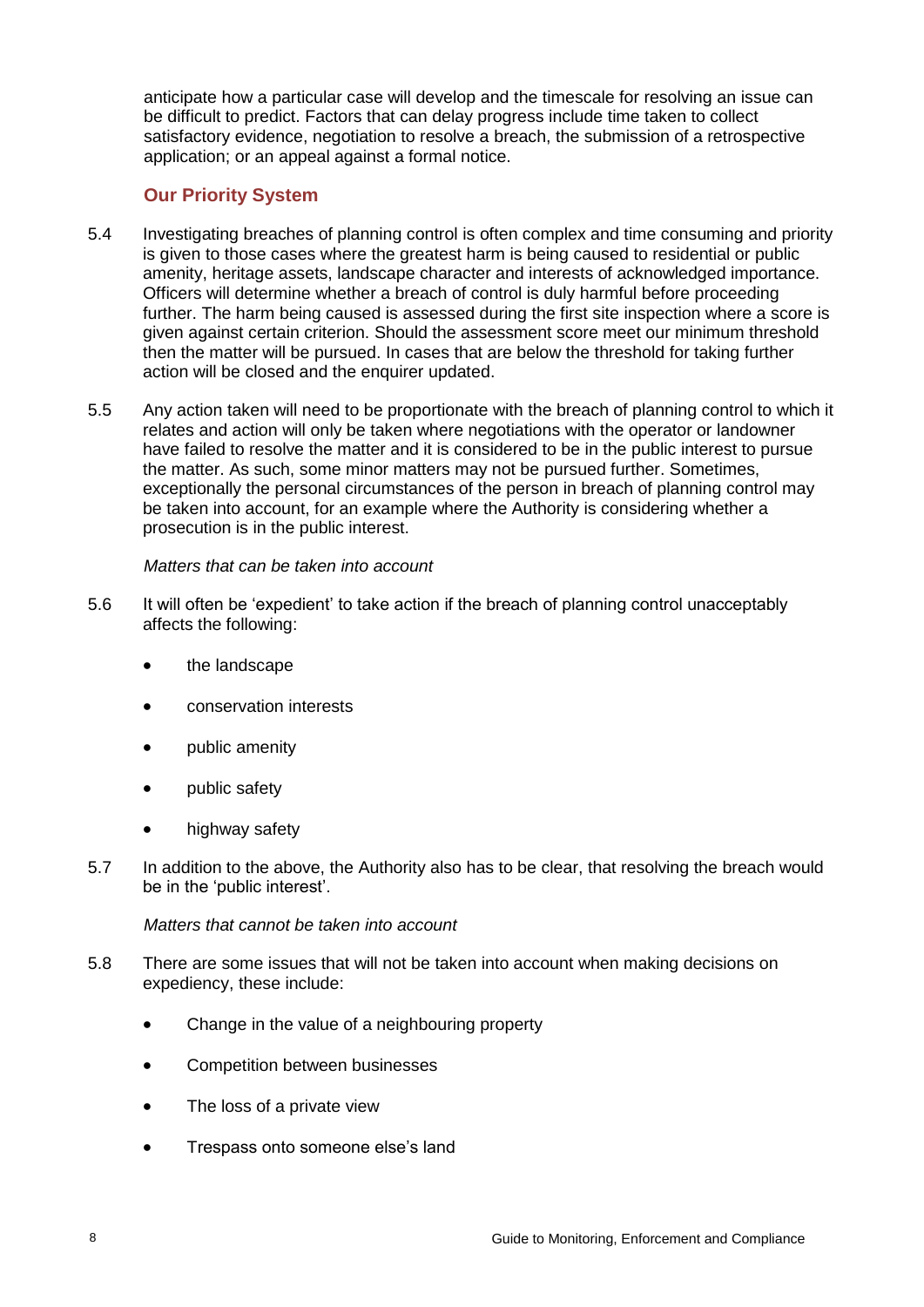- Boundary disputes
- Private rights or obligations contained in property 'title deeds'
- Any matter covered by other legislation such as nuisance lighting, noise and smell
- Other civil matters.

# <span id="page-8-0"></span>**6. Type of action**

- 6.1 There are then several courses of action available to the Authority where a clear breach of control is established:
	- 1. Take no further action, for instance where the breach is minor in nature and does not harm the amenities of adjoining occupiers or the landscape or buildings in the National Park. We will write to you explaining the reason why no further action is being taken;
	- 2. Negotiate a solution to mitigate the impact of the development or secure its removal;
	- 3. Request a retrospective application to regularise the development where the breach can be made acceptable by amendment or the imposition of conditions;
	- 4. Formal action to stop and/or remove the development which involves serving a notice on the relevant parties which specifies what action they are required to take to correct the breach and by when.
	- 5. Prosecution. Where formal action has failed to resolve the issue, the Authority may pursue the matter through the courts. Advice on the Authority's approach to prosecution is set out at Appendix 2.

## **Voluntary Compliance**

- 6.2 The Authority will normally encourage those responsible for a breach of planning control to resolve the issue(s) voluntarily rather than through formal enforcement action.
- 6.3 The person responsible for the breach will normally receive written confirmation and an explanation of the breach. The Authority may impose a date by which to:
	- Remedy the breach: and/or
	- Provide the Authority with a written proposal and/or timetable by which the breach will be remedied;
	- Submit a retrospective planning application.
- 6.4 Where the unauthorised development appears to be acceptable we will normally ask for a retrospective planning application to be submitted. It is usually in the interests of the landowner to submit such an application as it will help to avoid problems when and if the property changes ownership.
- 6.5 The Authority is obliged to deal with any application submitted, however where the development is clearly contrary to Authority policies and guidance it is unlikely to be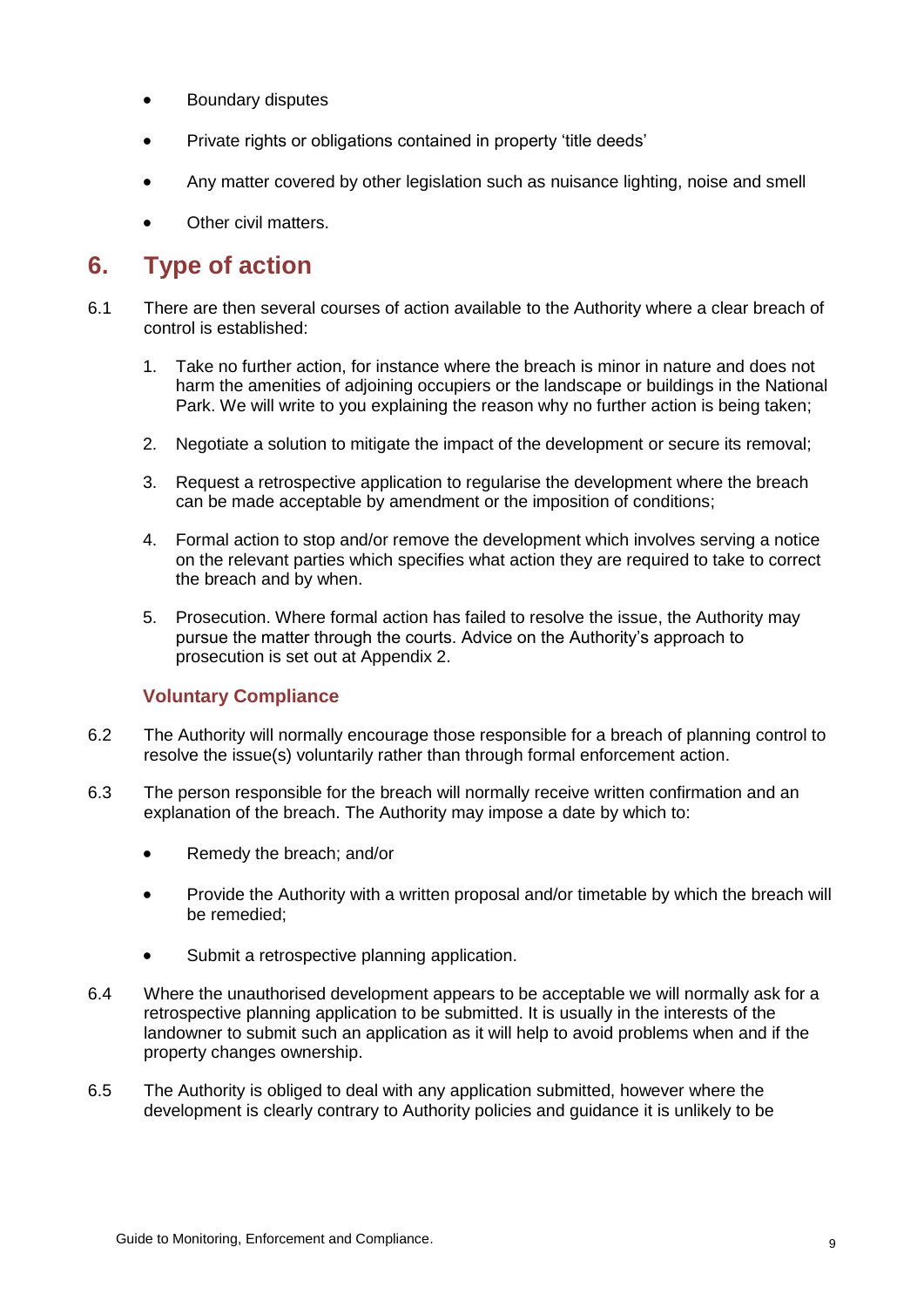approved. Powers are also available to decline to consider a retrospective application where an enforcement notice is in place<sup>6</sup>.

- 6.6 The Authority will not allow protracted negotiations to prevent the taking of prompt and effective formal enforcement action where this is necessary. There are four and ten year rules whereby developments cannot be pursued after these periods. It reserves the right to serve any notice during the course of negotiations, or in the event of a retrospective planning application being made, in order to avoid undue delay. This may also be necessary where there is a possibility that a development may become immune from enforcement action through the passage of time<sup>7</sup>. Additional powers exist for planning authorities to take enforcement action after the expiry of the time limits set out above where deliberate concealment has taken place<sup>8</sup>.
- 6.7 If land owners or occupiers consider that a breach of planning control has become immune from enforcement action they may apply for a Lawful Development Certificate (LDC)<sup>9</sup>. If granted, this established the lawfulness of the existing development.

## **Use of formal powers**

- 6.8 If a breach of planning control is found and it has been unable to resolve the matter without resorting to formal action the type of formal action will depend on the nature of the breach. Appendix 1 sets of the types of action that may be taken.
- 6.9 The Authority has delegated its powers to take enforcement action to the Director of Planning. Enforcement matters will only be considered by the Planning Committee where there are conflicting views about the impact of an unauthorised development or activity or where there are significant implications for the landscape and/or built environment of the National Park or the residential amenities of adjoining occupiers.

# <span id="page-9-0"></span>**7. Formal Complaint Procedure**

- 7.1 We aim to provide an efficient and effective enforcement service. However, if you feel that we have not acted in accordance with the policy, priorities or standards of service outlined in this guide then you should initially contact the member of staff to see if the matter can be resolved. If you are still not happy with the response you should write to the Director of Planning. The matter will be dealt with in accordance with the procedure outlined in our 'Complaints Procedure which is available on the Authority's website<sup>10</sup>.
- 7.2 If, having gone through the Authority's complaints procedure, you remain dissatisfied; you may refer your complaint, sending full details, to the Local Government Ombudsman<sup>11</sup>.

# <span id="page-9-1"></span>**8. Contact details**

8.1 If you would like report a complaint or need any further information please contact the Enforcement and Compliance Team on 01439 772700 or if they are not available, the Planning Administration team can help you. You can also contact us by email on

[planning@northyorkmoors.org.uk.](mailto:planning@northyorkmoors.org.uk) Our postal address is The Old Vicarage, Bondgate, Helmsley, York YO62 5BP.

<sup>-</sup>6 <http://www.legislation.gov.uk/ukpga/2011/20/section/123/enacted>

<sup>7</sup> [http://www.legislation.gov.uk/ukpga/1991/34/section/4](http://www.legislation.gov.uk/ukpga/1991/34/section/)

<sup>8</sup> <http://www.legislation.gov.uk/ukpga/2011/20/section/124/enacted>

<sup>9</sup> <https://www.gov.uk/guidance/lawful-development-certificates>

<sup>10</sup> [https://www.northyorkmoors.org.uk/about-us/our-service-to-you/complaints,-compliments-and-feedback/complaints](https://www.northyorkmoors.org.uk/about-us/our-service-to-you/complaints,-compliments-and-feedback/complaints-procedure)[procedure](https://www.northyorkmoors.org.uk/about-us/our-service-to-you/complaints,-compliments-and-feedback/complaints-procedure)

[https://www.lgo.org.uk/make-a-complainth](https://www.lgo.org.uk/make-a-complaint)ttps://www.lgo.org.uk/make-a-complaint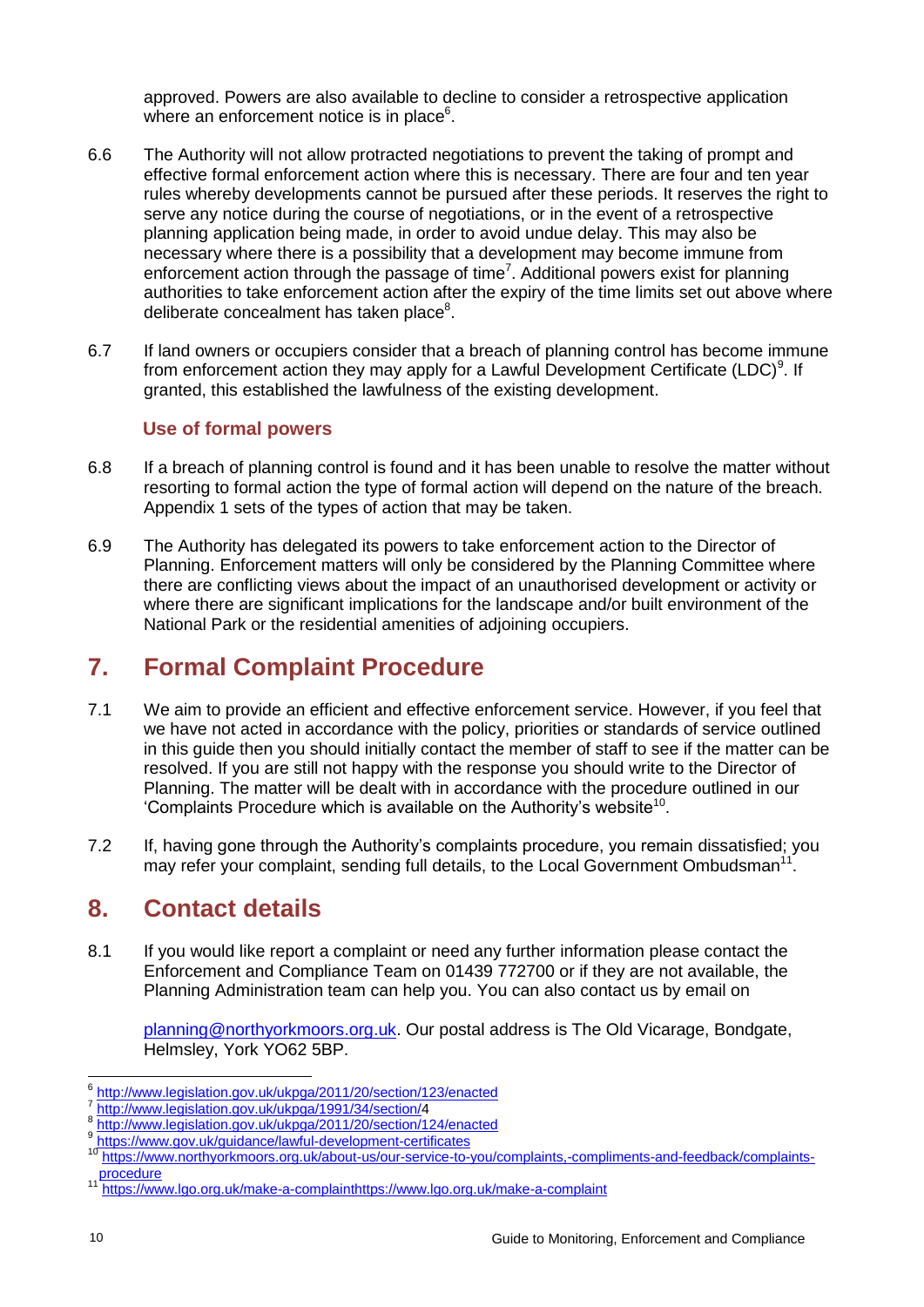# <span id="page-10-0"></span>**Appendix 1 - How might the Authority take enforcement action?**

- 1. Government guidance on enforcement and post-permission matters is available<sup>12</sup>.
- 2. The Authority may use the following formal methods to remedy any breach of planning control once it has exhausted other methods.

## **Planning Contravention Notices**

- 3. Where it appears that a breach of planning control may have occurred and the Authority needs to find out more information before deciding what if any enforcement action to take, the Authority may serve a Planning Contravention Notice (PCN). This can be served on any owner or occupier of the land, anyone who has an interest in the land or anyone who is using the land for any purpose. The PCN requires the owner, occupier, etc. to provide certain information about ownership and occupation of the land, and the activities taking place on the land or within any buildings on the land.
- 4. The PCN may invite the recipient to meet with the Authority to discuss the matter. There is no right of appeal against a PCN and failure to respond is an offence which is prosecutable in the Courts.

## **Section 330 Notices**

5. Where it is important to obtain clarification about the ownership and occupation of land, a Notice under Section 330 of the Town and Country Planning Act 1990 (Section 330 Notice) may be served on the apparent owner or occupier requiring them to confirm details of those persons who have a legal interest. There is no right of appeal against a Section 330 Notice and failure to respond is an offence which is prosecutable in the Courts.

## **Enforcement Notices**

- 6. An Enforcement Notice is the most common form of notice used to deal with unauthorised development (including works to Listed Buildings). An Enforcement Notice will specify what the alleged breach is, the steps that must be taken to remedy the breach, and a time period in which to carry out those steps. The Enforcement Notice will come into effect after a minimum period of 28 days has elapsed after it is served.
- 7. Prior to the date that the notice comes into effect (the effective date) the recipient of the notice has a right of appeal to the Secretary of State for Communities and Local Government through the Planning Inspectorate<sup>13</sup>. If a valid appeal is made, the Enforcement Notice is suspended until the appeal has been determined or is withdrawn. If the Inspector decides in favour of the Authority's case, the Enforcement Notice will take immediate effect and the steps will need to be complied with in the time period given.
- 8. A breach of planning control is not a criminal offence. However, non-compliance with the requirements of an Enforcement Notice to remedy a breach is a criminal offence. On successful conviction the person served with the notice may be subject to a fine. The guilty party will also be liable for the Authority's costs in taking this action.
- 9. Where a contravener has failed to comply with an Enforcement Notice the Authority will normally instigate prosecution proceedings if there is a realistic prospect of conviction and it is considered to be in the public interest to do so.

 $\overline{1}$ <sup>12</sup> <https://www.gov.uk/guidance/ensuring-effective-enforcement#Breach-of-Condition-Notice>

<sup>13</sup> <https://www.gov.uk/appeal-enforcement-notice>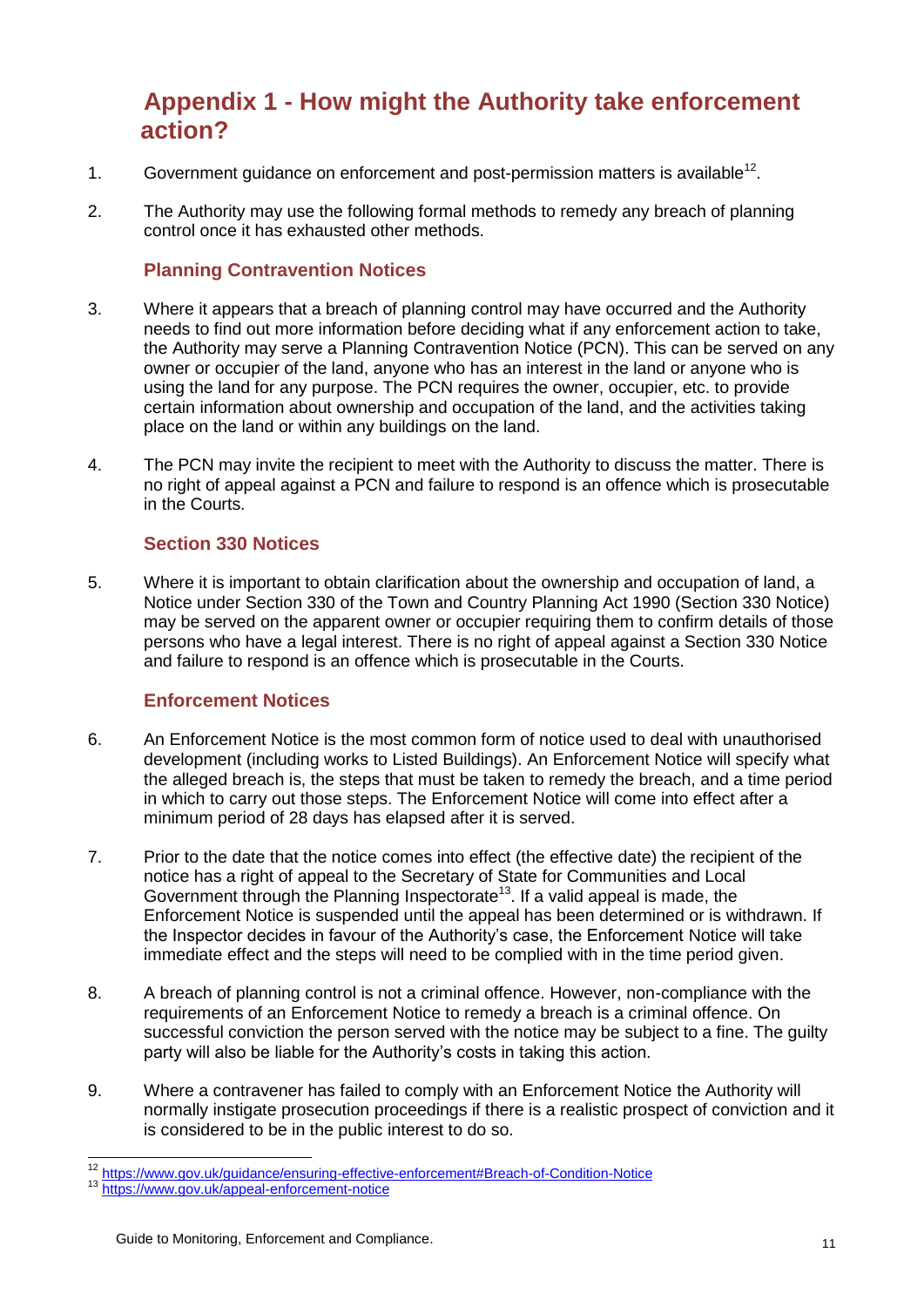- 10. Failure to comply with the requirements of an Enforcement Notice may also result in the Authority carrying out the works required by that notice. All costs and expenditure incurred in carrying out such works will be recovered from the landowner or occupier. Where costs and expenditure are not recovered, a debt is registered as a charge on the land. The Authority may then pursue the debt through the civil courts.
- 11. Copies of all formal notices served are kept on the Enforcement Register which is available for inspection at the Authority's offices or online<sup>14</sup>.

#### **Stop Notice and Temporary Stop Notice**

- 12. The Authority has the power to issue a Stop Notice<sup>15</sup> to require the immediate cessation of unauthorised works or the unauthorised use of land or buildings. A Stop Notice is issued at the same time as an Enforcement Notice or before an Enforcement Notice comes into effect.
- 13. Stop Notices and Temporary Stop Notices are most commonly used to deal with breaches of planning control that are seriously affecting the amenity of nearby residents or to prevent serious or irreversible harm to the environment.
- 14. Alternatively, a Temporary Stop Notice<sup>16</sup> may be served. This is similar to a Stop Notice but can be issued without an accompanying Enforcement Notice. Temporary Stop Notices are effective immediately after they are served but are only effective for up to 28 days. Within that period the Authority must consider whether to take any further enforcement action
- 15. There are limitations on the service of these types of notice and in some circumstances compensation may be payable by the Authority if a recipient makes a successful challenge. Stop Notices and Temporary Stop Notices are therefore used selectively and only in the most serious cases.

#### **Injunctions**

16. Legal powers, contained in s.187B of the 1990 Act, are available for the Authority to apply to the court for an injunction<sup>17</sup> to stop an actual or alleged breach of planning control or to seek compliance with an "enforcement notice". Injunctions are a discretionary order. They can be used to require someone to stop doing something or to require them to carry out something. They are usually only used where there is urgency, where the breach is serious or where other legal processes have not led to the breach being rectified. Failure to comply with an injunction may lead to an unlimited fine and/or imprisonment.

#### **Breach of Condition Notice**

- 17. This type of notice is used where planning permission has been granted subject to conditions and one or more of the conditions has been breached. The Authority can issue a Breach of Condition Notice<sup>18</sup> (BCN) to ensure full or part compliance with the planning conditions.
- 18. A BCN would state the breach and the steps required to remedy the breach. The Notice will allow a minimum of 28 days in which to comply with the requirements. There are no rights of appeal to the Secretary of State against a breach of condition notice, the validity of the notice, or the validity of the Authority's decision to serve it, may be challenged by

 $\overline{1}$ 

<sup>&</sup>lt;sup>14</sup> <http://planning.northyorkmoors.org.uk/northgate/complaintsenforcements/EnfSearch.aspx>

<sup>15</sup> <https://www.gov.uk/guidance/ensuring-effective-enforcement#Stop-Notice>

<sup>16</sup> <https://www.gov.uk/guidance/ensuring-effective-enforcement#Temporary-Stop-Notice>

<sup>17</sup> <https://www.gov.uk/guidance/ensuring-effective-enforcement#Injunction-on-planning-control>

<sup>18</sup> https://www.gov.uk/quidance/ensuring-effective-enforcement#Breach-of-Condition-Notice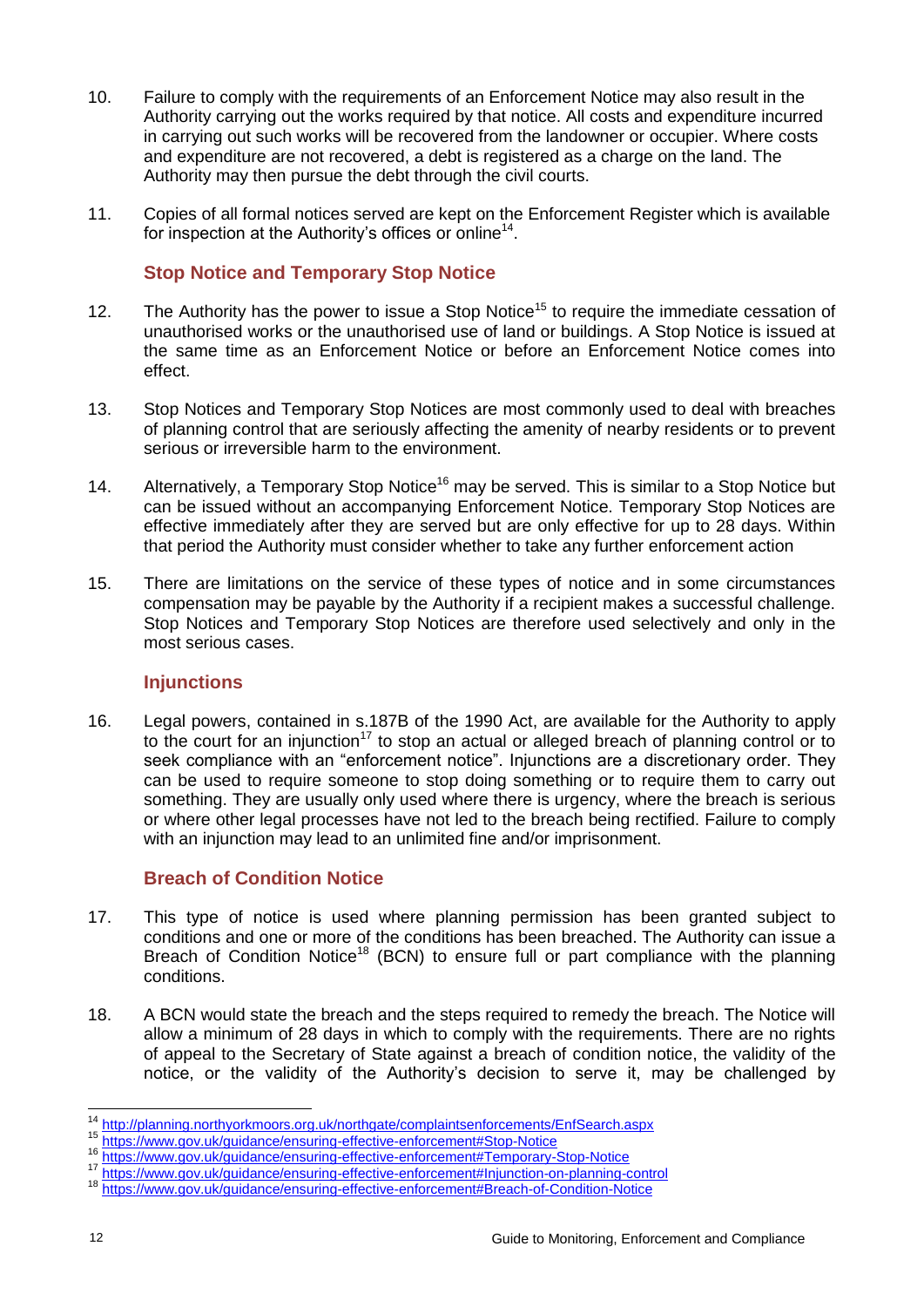application to the High Court for judicial review. Failure to comply with a BCN is an offence for which the Authority may prosecute in the courts.

## **Section 215 (Untidy Land) Notice**

- 19. Where the condition of land or buildings causes serious harm to the amenity of an area, the Authority may serve on the owner and occupier a Notice under Section 215 of the 1990 Act (Section 215 Notice)<sup>19</sup>. Such a notice would impose the minimum steps required to remedy the condition of the land or buildings. A time frame is set within the notice in which the remedial steps must be completed.
- 20. The Section 215 Notice can be appealed by way of the magistrates' courts. Failure to comply with a Section 215 Notice is an offence for which the Authority may prosecute in the Courts.

#### **Issuing of a Notice of Warning.**

- 21. The Authority may issue a Notice of Warning as an alternative to prosecution for some less serious offences, where a person admits an offence and consents to the Warning. Where a Warning is offered and declined, the Authority will give consideration to prosecution.
- 22. A Warning is likely to influence how the Authority and others deal with any similar breaches in the future, and may be cited in court if the offender is subsequently prosecuted for a similar offence.
- 23. Currently the Warning details are held by the Authority and are not recorded on a central criminal database.

-

<sup>19</sup>[https://assets.publishing.service.gov.uk/government/uploads/system/uploads/attachment\\_data/file/11491/319798.pdf](https://assets.publishing.service.gov.uk/government/uploads/system/uploads/attachment_data/file/11491/319798.pdf)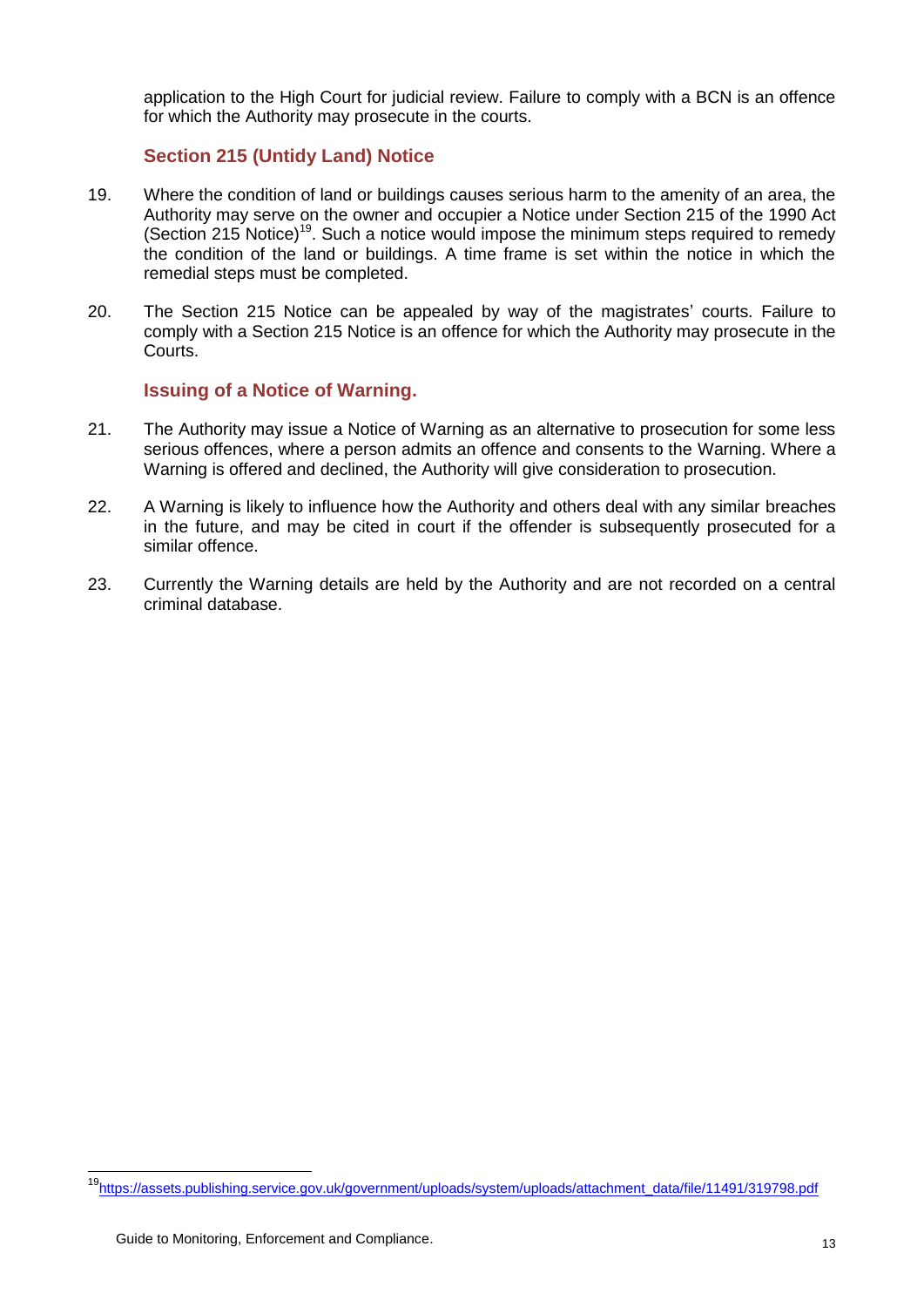# <span id="page-13-0"></span>**Appendix 2 - Prosecution Policy**

- 1. In making a decision on prosecution the authorised officer will apply two tests to make sure all relevant factors are considered and that fair consistent decisions are made about each potential prosecution.
- 2. The first test is consideration of the evidence. If the case does not pass the evidential test a prosecution must not go ahead no matter how serious the case is. If the evidential test is satisfied the authorised officer will consider if it is in the public interest to prosecute. A prosecution will only be taken if both tests are satisfied.

# **The Evidential Test**

3. Authorised officers must be satisfied that there is sufficient admissible reliable evidence to provide a realistic prospect of conviction. Officers will formally 'caution' people in appropriate circumstances where evidence they give is likely to be relied on later in court. In exceptional cases involving covert surveillance, appropriate Regulatory Investigative Powers Act (RIPA) notices will be served. There are three strands to the evidential test:

#### **Sufficient**

4. There is only sufficient evidence to provide a realistic prospect of conviction if, when presented with that evidence, a jury or bench of Magistrates properly directed in accordance with the law, is more likely than not to convict the defendant of the charge alleged. This is an objective test and when applying it to the case the authorised officer will aim to be completely impartial. They will also have regard to any statutory defence that is available

#### **Admissible**

5. There are legal rules which might not allow evidence that appears relevant to be given at a trial. If the authorised officer believes that some of the evidence falls within this category, he/she will satisfy him/herself that there is enough other evidence for a realistic prospect of conviction.

## **Reliable**

6. Evidence may be regarded as unreliable for a number of reasons. It may be affected by factors such as age or level of understanding, by a motive that may affect his or her attitude to the case, a relevant previous conviction, or a general concern over the accuracy or credibility of the evidence. Where there are such concerns, authorised officers will not ignore the evidence, but will look at it closely in conjunction with the other evidence to decide whether there is a realistic prospect of conviction.

## **The Public Interest Test**

- 7. The general principle of this test is that, a prosecution will usually take place unless the public interest factors against prosecution clearly outweigh those in favour of prosecution, or it appears more appropriate in the circumstances to divert the defendant from prosecution.
- 8. The public interest factors will vary from case to case. Not all factors will apply to each case and there is no obligation to restrict consideration just to the factors listed.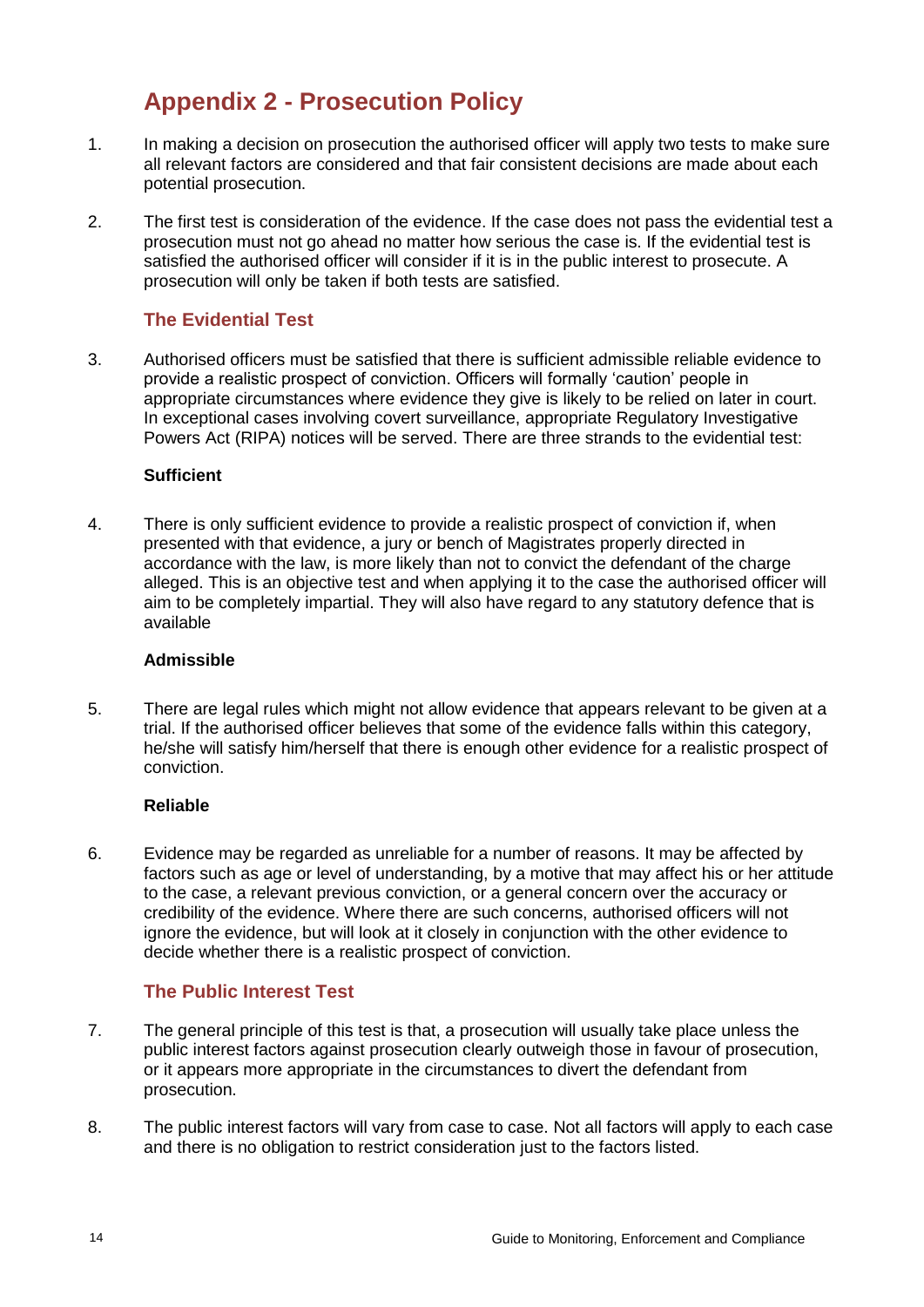#### **Public Interest Factors in Favour of Prosecution**

- 9. The more serious the offence, the more likely it is that a prosecution will be needed in the public interest. A prosecution is likely to be needed if:
	- a) a conviction is likely to result in a significant sentence;
	- b) a conviction is likely to result in a confiscation or any other order;
	- c) a weapon was used or violence was threatened during the commission of the offence;
	- d) the offence was committed against a person serving the public;
	- e) the risk presented to the public, trade or environment by the commission of the offence was serious or widespread;
	- f) the defendant has failed to comply, in part or in full, with a statutory notice;
	- g) the defendant acted fraudulently, willfully or negligently;
	- h) harm was caused to human health, animal health or the environment;
	- i) the defendant was in a position of authority or trust;
	- j) the evidence shows that the defendant was a ringleader or an organiser of the offence;
	- k) there is evidence that the offence was premeditated;
	- l) there are grounds to believe that the defendant was motivated solely by personal gain;
	- m) there is evidence that the offence was carried out by a group;
	- n) the victim of the offence was vulnerable, has been put in considerable fear, or suffered personal attack, damage or disturbance;
	- o) the offence was motivated by any form of discrimination against the victim's ethnic or national origin, disability, sex, religious beliefs, political views or sexual orientation, or the suspect demonstrated hostility towards the victim based on any of those characteristics;
	- p) there is a marked difference between the actual or mental age of the defendant and the victim, or if there is any element of corruption;
	- q) the defendant is alleged to have committed the offence whilst under an order of the court;
	- r) the offence was committed in the presence of or in close proximity to a child;
	- s) the defendant's previous convictions or cautions are relevant to the present offence;
	- t) there are grounds for believing that the alleged offence is likely to be continued or repeated;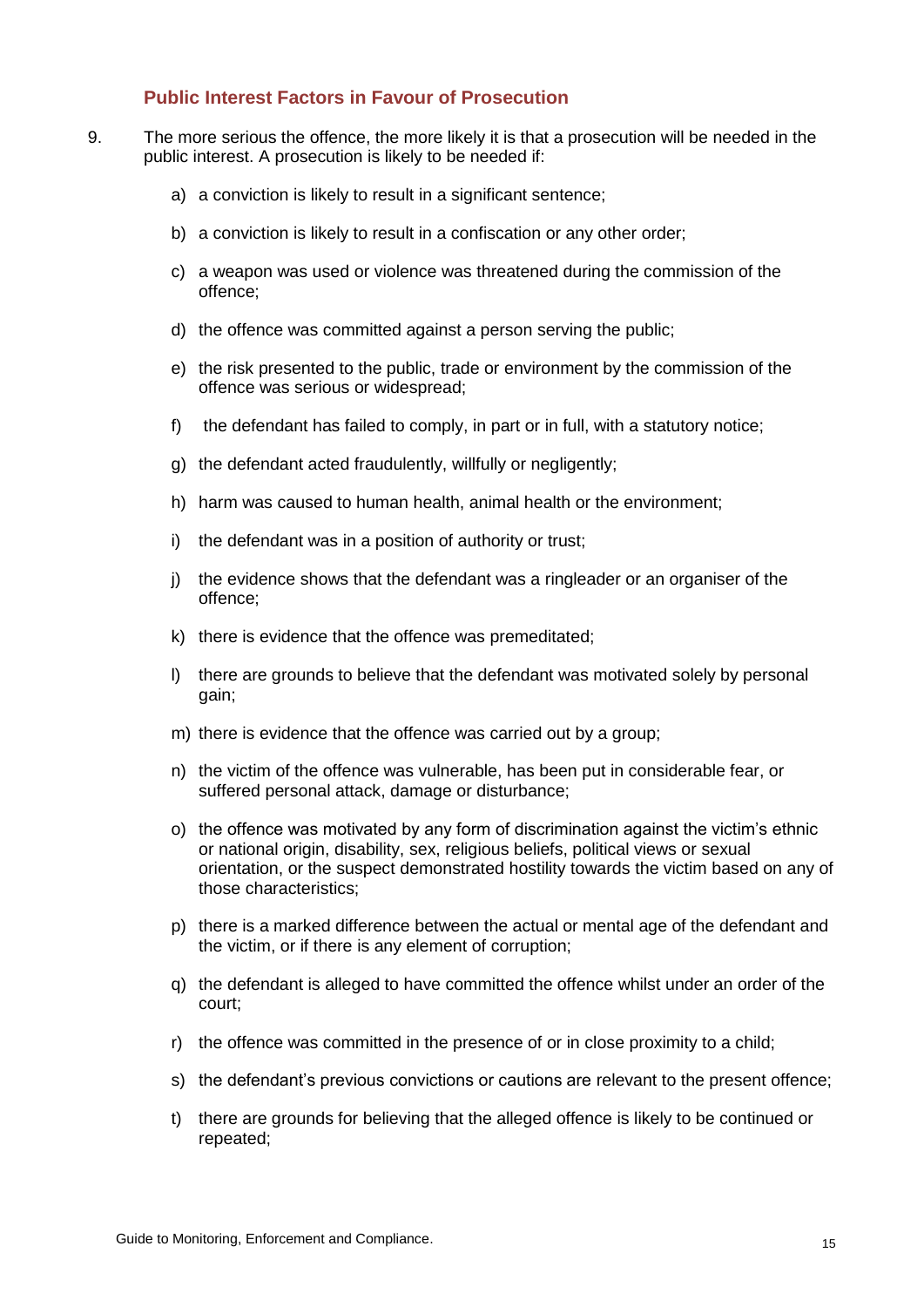- u) the offence, although not serious in itself, is widespread in the area where it was committed;
- v) a prosecution would have a significant positive impact on maintaining community confidence;
- w) the outcome of the prosecution might establish an important precedent or draw public attention to national or local campaigns or issues.

#### **Public Interest Factors against Prosecution**

- 10. A prosecution is less likely to be warranted if:
	- a) the alleged offence was committed as a result of a genuine mistake or misunderstanding of the circumstances or of the law;
	- b) the loss or harm can be described as minor and was the result of a single incident, particularly if it was caused by a misjudgment;
	- c) the defendant has put right the loss or harm that was caused (but defendants must not avoid prosecution simply because they have offered compensation);
	- d) there has been a long delay between the alleged offence taking place and the decision made to prosecute, unless:
		- i) the alleged offence has only recently come to light;
		- ii) the offence is serious;
		- iii) the complexity of the offence has meant that there has been a long investigation;
		- iv) the delay has been caused in part by the defendant;
	- e) the Court is likely to impose a very small or nominal penalty;
	- f) a prosecution is likely to have a bad effect on the victim's physical or mental health, always bearing in mind the seriousness of the offence;
	- g) the defendant is elderly or is, or was at the time of the offence, suffering from significant mental or physical ill health;
	- h) details may be made public that could harm sources of information, international relations or national security.
- 11. Deciding on the public interest is not simply a matter of adding up the number of factors on each side as some factors will be more important than others. As such authorised officers will 'weight' factors in making an overall assessment.

#### **Diversion from Prosecution**

- 12. When deciding whether a case should be prosecuted authorised officers will consider the alternatives to prosecution in pursuit of the aim to change inappropriate behaviour and to deter future non-compliance.
- 13. A conviction can have wide ranging and long-lasting effects, and particular care will be taken when deciding whether it is in the public interest to prosecute in cases involving a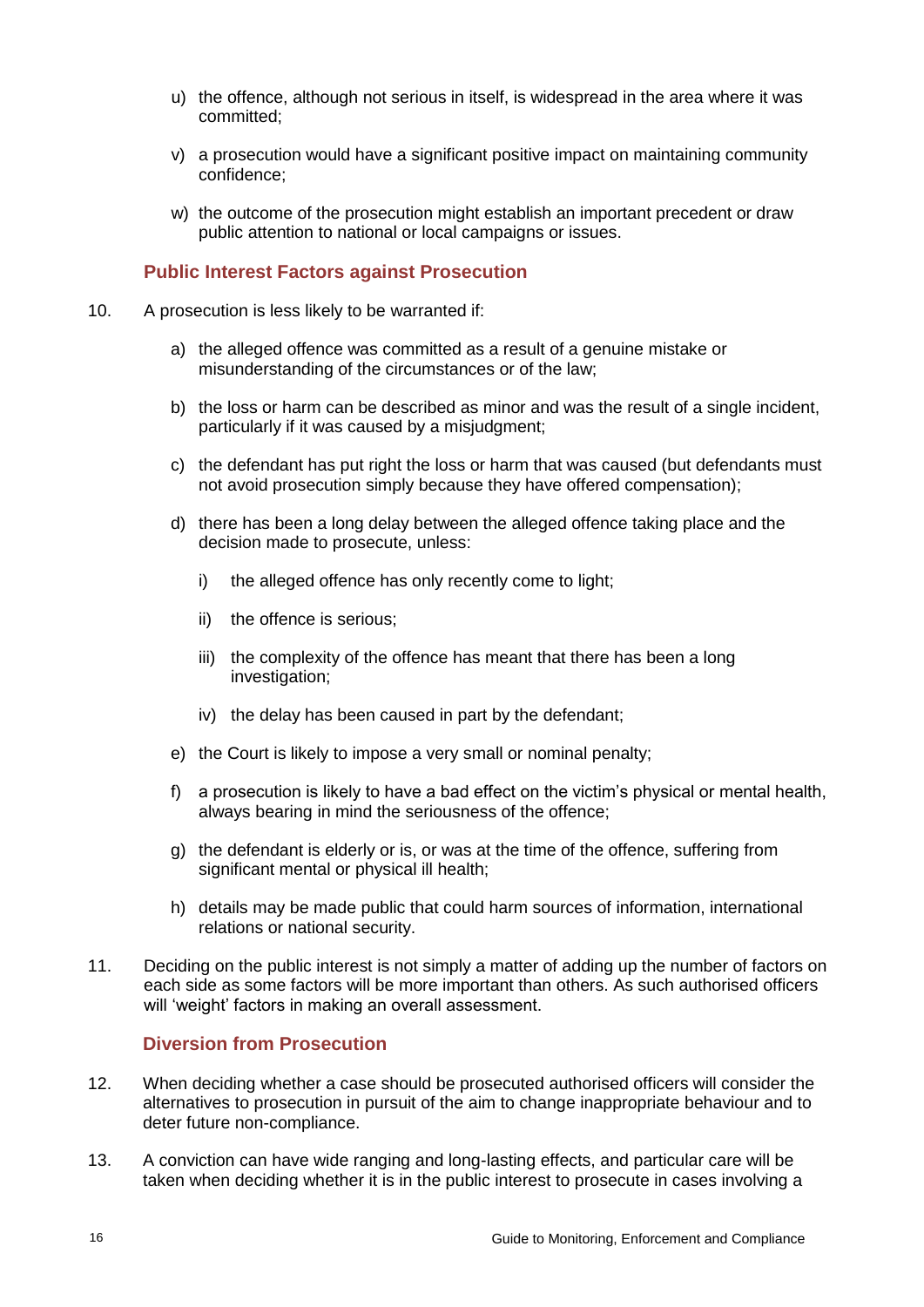young person. For the purposes of this policy a young person is someone under the age of 18 years.

# **Publicity**

14. In order to deter others, the Authority will aim to publish any prosecution or other enforcement action.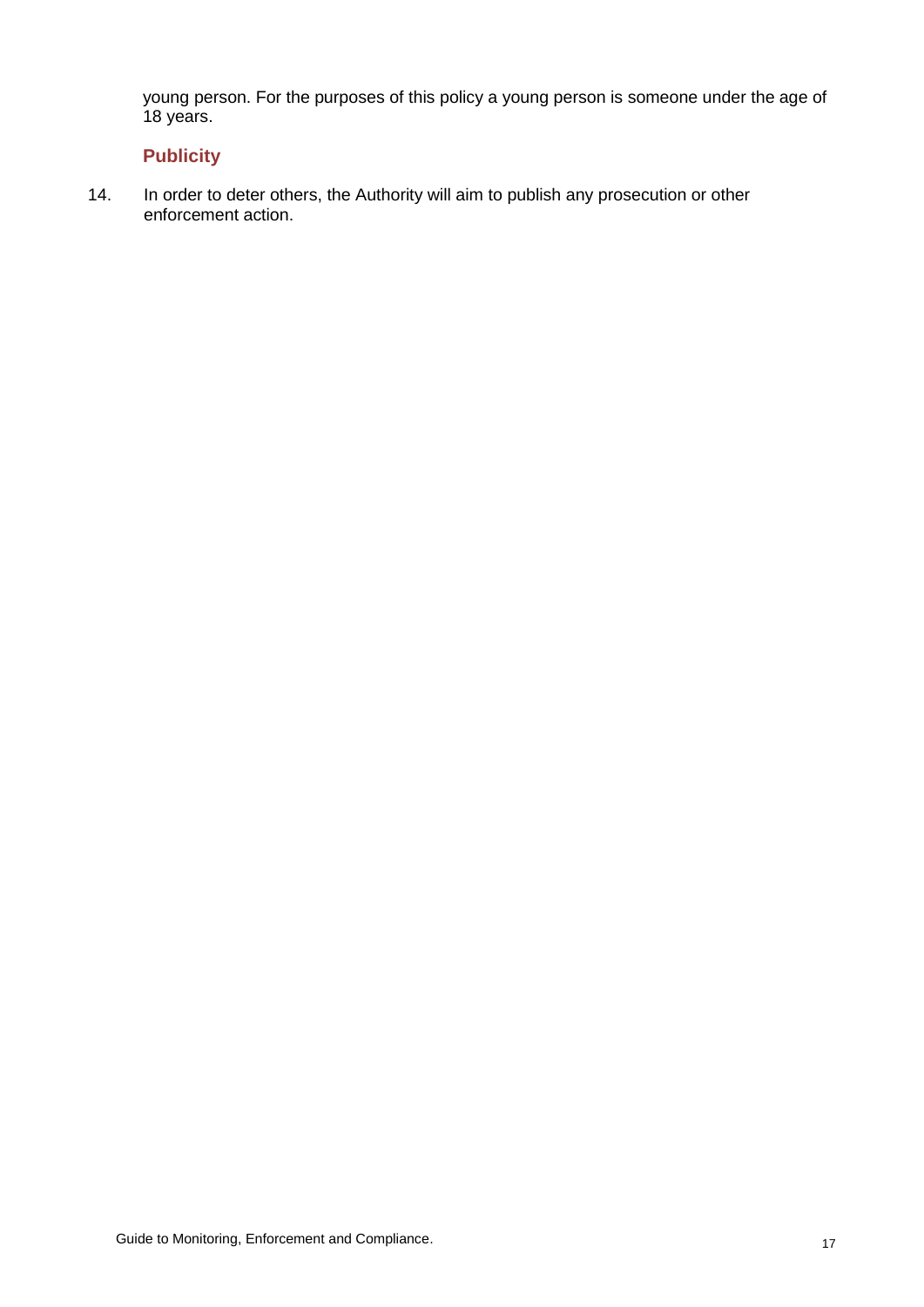# <span id="page-17-0"></span>**Appendix 3 - Monitoring development compliance**

- 1. Ensuring effective planning enforcement involves checking a percentage of developments for compliance with plans and conditions attached to planning permission. This work is twofold:
	- It ensures that the development is undertaken in accordance with the planning permission.
	- It provides a platform on which officers can advise developers on aspects of planning control during the course of the build or use.
- 2. Usually, the majority of issues that arise during the course of this process can be resolved through discussion of the issues and/or through the submission of further planning applications to regularise developments. However, on occasions some unauthorised development cannot be resolved and the Authority may have to revert to its enforcement powers.
- 3. The Authority also monitors certain restrictive conditions on completed developments. This currently includes all agricultural occupancy and local occupancy restrictions. The Authority is looking to expand these to include holiday occupancy, caravan site occupancy and use, and other restrictive conditions.
- 4. The monitoring process commences at the issue of the permission and/or consent. All applications that include specific conditions will likely require the discharge of those conditions through the Condition Verification Check (the "CVC") procedure. The Authority has the opportunity at the issue stage to include a Notification of Commencement of Development (the "NCD") form for completion by the developer to inform the Authority of the commencement of development. Due to the nature of the decision and resource restrictions, the Authority does not include this form with all decisions. The Authority will decide which applications it considers to require monitoring.
- 5. When the Authority receives a completed NCD the application is checked for conditions and a letter will be sent to the developer reminding them of any conditions that need to be discharged prior to the commencement of development; or during the course of the construction; or if the development ceases for some reason.
- 6. Once the development commences, the developer can expect an initial introductory site inspection by the Compliance Officer who will check that the plans they are working to match those approved and then either continue with the inspection where there is something on site or agree/confirm a further inspection date.
- 7. During the course of the inspection, if it is found that the development does not comply in some way the Compliance Officer will return to the office to obtain advice. Advice will then be provided to the developer in writing. In some situations, the Compliance Officer may request the assistance of enforcement officer(s) on site to deal with serious breaches of planning control.
- 8. Where a breach of planning control in respect of monitoring compliance with an approved development cannot be resolved mutually then, the Authority may decide to use its enforcement powers.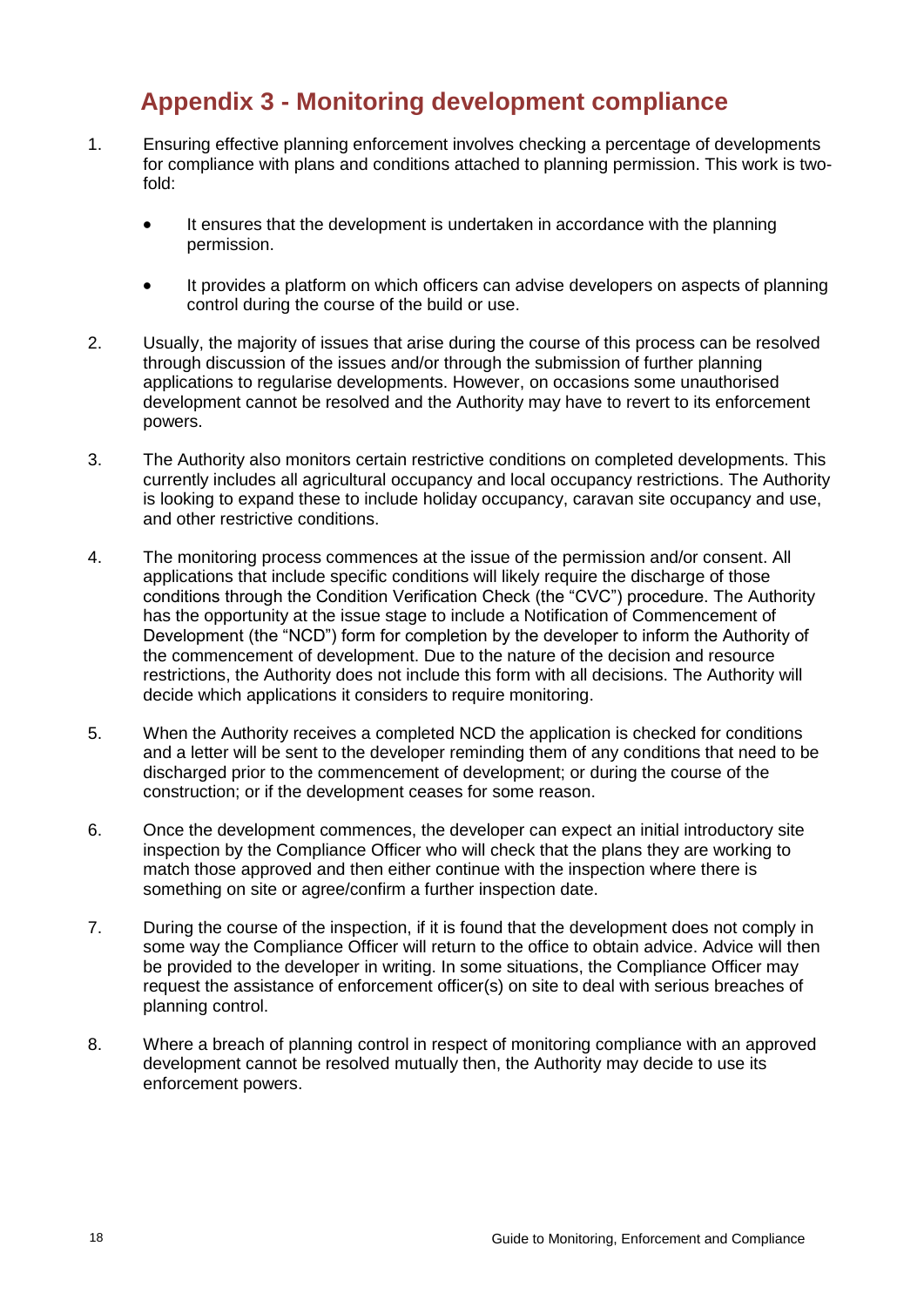#### **Restrictive Condition Compliance Process**

- 9. The Authority also monitors permanent restrictive conditions imposed on planning permissions. All residential occupancy conditions are monitored. However, this section applies to the monitoring of all restrictive conditions.
- 10. In the first instance the Authority undertakes a survey of the property or properties affected by occupancy restrictions. The survey is in paper form and includes a series of questions. Where a response is received, the answers are assessed against the content of the condition and the results recorded. However, the Authority may request evidence to corroborate any statements made by the person(s) completing the form. Where a response is not received a further survey form is sent. If a response is not received from the second survey form then a Planning Contravention Notice (PCN) is likely to be issued (see below at Section 11). Failure to complete a PCN could well lead to a prosecution in itself.
- 11. If the person(s) comply they are notified and the responses are recorded. Where a person(s) do not comply, the Authority may informally request that the person(s) to leave the property within a specified period; or may decide to issue a notice formally requiring the cessation of occupation.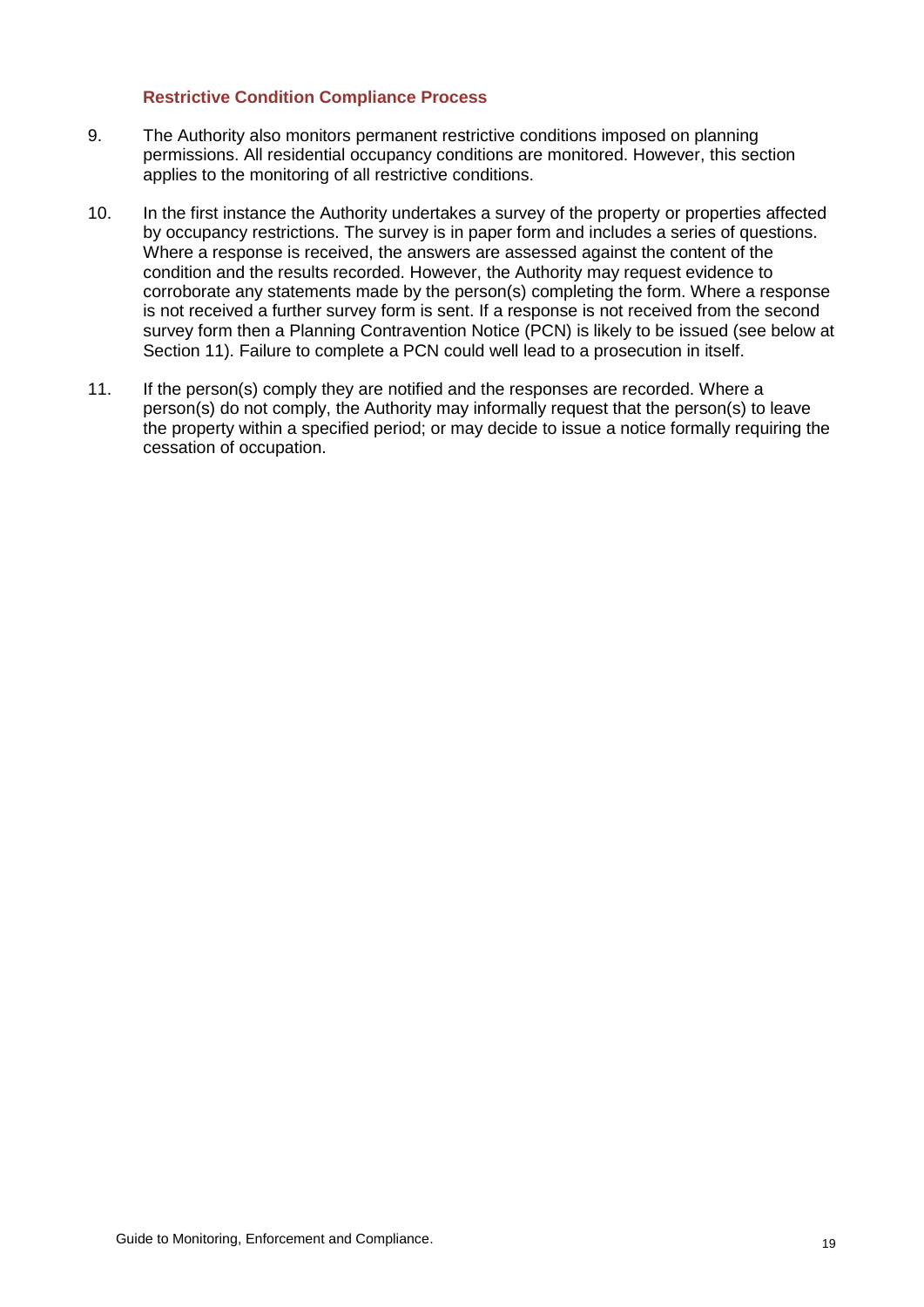# <span id="page-19-0"></span>**Appendix 4 - Advice on other consent regimes**

# **Advertisements**

- 1. Local policy on assessing applications for advertisement consent is set out in Policy BL9 of the Local Plan. Government guidance on the advertisement consent regime is available<sup>20</sup>.
- 2. The legislation concerned with advertisements<sup>21</sup> is separate from that dealing with general planning matters. The North York Moors National Park is designated as an Area of Special Control under Section 221(1) of the1990 Act. Consequently, some specific restrictions apply to advertisements, over and above those that apply generally.
- 3. The display of an advertisement without deemed or express consent is an offence, for which the Authority may prosecute the person(s) displaying it and/or the person(s) who knowingly permits someone to display an advert. There is no need for an enforcement notice to be served.
- 4. Prosecutions are more likely to be brought if the person who has displayed the advert is a prolific offender and/or the adverts are harmful to amenity or public safety.
- 5. There are three possible notices that may be served where a breach of control is identified:

# **Discontinuance Notice**

6. Where an advert does not require consent the Authority can serve a Discontinuance Notice should it consider that the advert causes a substantial injury to the amenity of the locality or is a danger to members of the public. Recipients of a Discontinuance Notice have a right of appeal to the Secretary of State. Non-compliance with a removal notice is an offence for which the Authority may prosecute in the Courts.

# **Removal Notice**

7. Section 225A of the 1990 Act gives the Authority the power to remove structures (such as hoardings) which are being used for unauthorised advertisement displays. The Authority may serve a removal notice and should it not be complied with remove the structure and recover all expenses incurred from the land owner, or occupier, or advertiser. There is a right to compensation where any damage is caused to land or property. There is a right of appeal to a magistrates' court against a notice. Non-compliance with a removal notice is an offence for which the Authority may prosecute in the Courts.

## **Action Notice**

8. Section 225B of the 1990 Act gives the Authority powers to serve an Action Notice. This requires the owner or occupier of the land to carry out measures to prevent or reduce the frequency of the display of unauthorised advertisements. There is a right of appeal to a magistrates' court against a notice. Non-compliance with a removal notice is an offence for which the Authority may prosecute in the Courts.

## **Listed Buildings**

9. Many buildings in the National Park are 'listed' to protect their historical and architectural

 $\overline{a}$ <sup>20</sup> <https://www.gov.uk/guidance/advertisements>

<sup>21</sup> <http://www.legislation.gov.uk/uksi/2007/783/contents/made>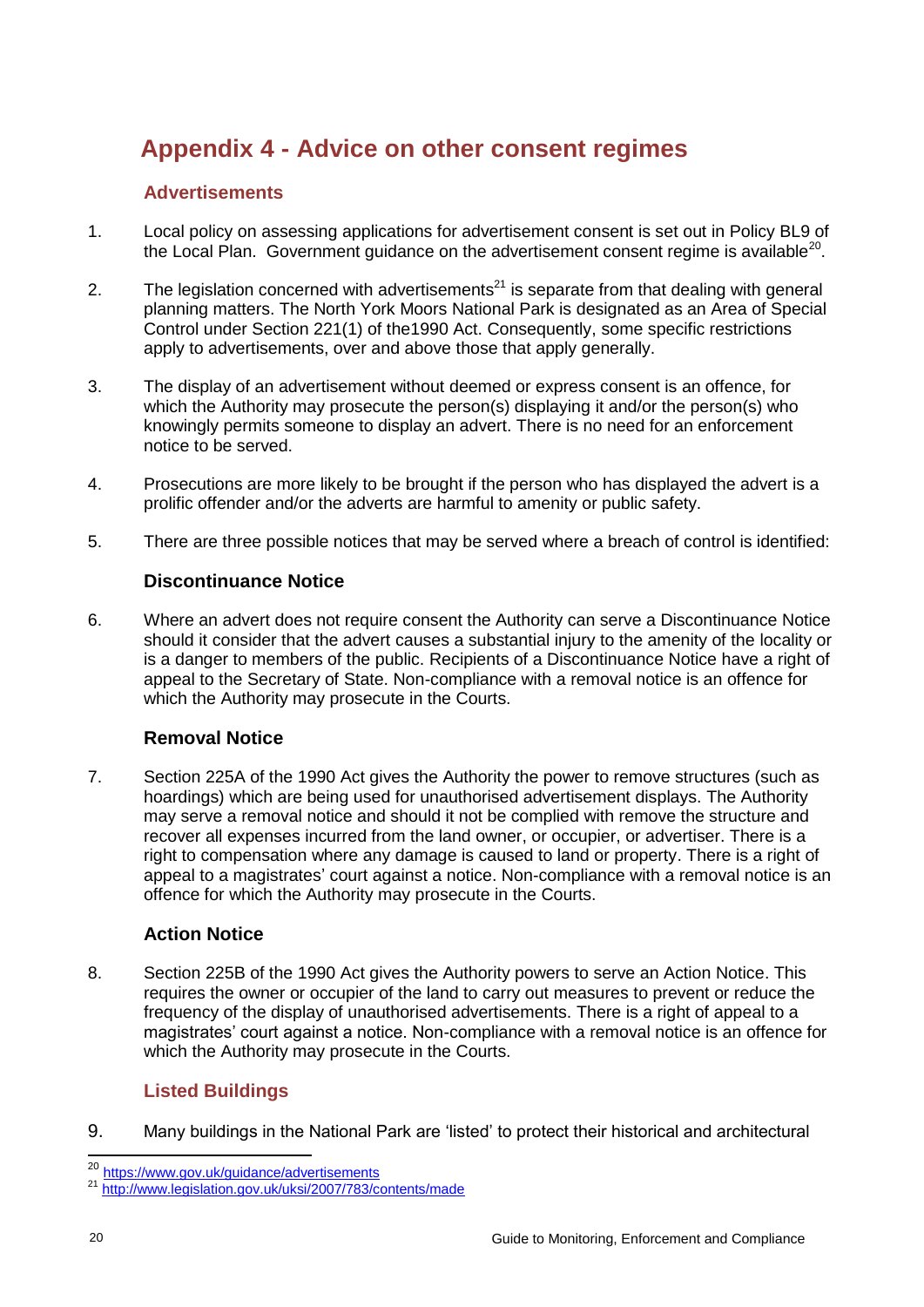significance. Alterations – both inside and outside the building cannot be made without first obtaining listed building consent from the Authority, and are counted as potential criminal offences if unauthorised. The listed building enforcement provisions are set out in Sections 38 to 46 of the Planning (Listed Buildings and Conservation Areas) Act 1990 $^{22}$ .

- 10. Advice is also available from Historic England, $^{23}$  or from the Authority's Building Conservation team. If you wish to check whether a building or structure is listed Historic England hold a list,<sup>24</sup> or if you are still unsure please contact our Building Conservation team. Forms for apply for consent to listed buildings [are here.](https://www.northyorkmoors.org.uk/planning/planning-applications/forms-and-fees)
- 11. The main difference between general planning enforcement and listed building enforcement provisions is that there are no time-limits for issuing listed building enforcement notices. Furthermore, the carrying out of works, including demolition, in full or in part, of a listed building, without the necessary listed building consent or failing to comply with a condition attached to that consent is likely to constitute an offence (under Section 7 and 9 of the Planning (Listed Buildings and Conservation Areas) Act 1990) whether or not an enforcement notice has first been issued.
- 12. The maximum penalty for this offence is an unlimited fine and/or up to 2 years imprisonment.
- 13. It is important to know that if you buy a listed building that has been subject to unauthorised works, you become liable for any listed building enforcement action in connection with the unauthorised works. Before buying a listed building you should ensure that all works that have been carried out to the building have received the necessary consents.

# **Works to Protected Trees**

- 14. Anyone who cuts down, uproots or wilfully destroys a protected tree, or who lops, tops or wilfully damages it in a way that is likely to destroy it, is liable, if convicted to an unlimited fine. The Courts have held that it is not necessary for a tree to be obliterated for it to be "destroyed" for the purposes of the legislation. It is sufficient for the tree to have been rendered useless as an amenity. Furthermore, this is extended to those persons who cause or permit such unauthorised works.
- 15. The primary legislation relating to tree enforcement provisions is set out in sections 197 to 214 of the 1990 Act<sup>25</sup> whereas the tree preservation order system is governed by the Town and Country Planning (Tree Preservation) (England) Regulations 2012<sup>26</sup>. Tree enforcement issues fall into the following two principal categories:
	- Unauthorised works to, damage to or removal of trees that are protected by Tree Preservation Orders or those which are situated within Conservation Areas and;
	- Breach of planning conditions relating to tree retention and protection.

## **Tree Replacement Notice**

16. Whenever a protected tree has been removed in contravention of the legislation, or because it is dead, dying or dangerous, there is a duty on the landowner to plant a

-

<sup>&</sup>lt;sup>22</sup> http://www.legislation.gov.uk/ukpga/1990/9/part/l/chapter/IV

<sup>23</sup> <https://historicengland.org.uk/advice/>

<sup>24</sup> <https://historicengland.org.uk/listing/the-list/>

<sup>&</sup>lt;sup>25</sup> <http://www.legislation.gov.uk/ukpga/1990/8/part/VIII/chapter/I>

<sup>&</sup>lt;sup>26</sup> <http://www.legislation.gov.uk/uksi/2012/605/contents/made>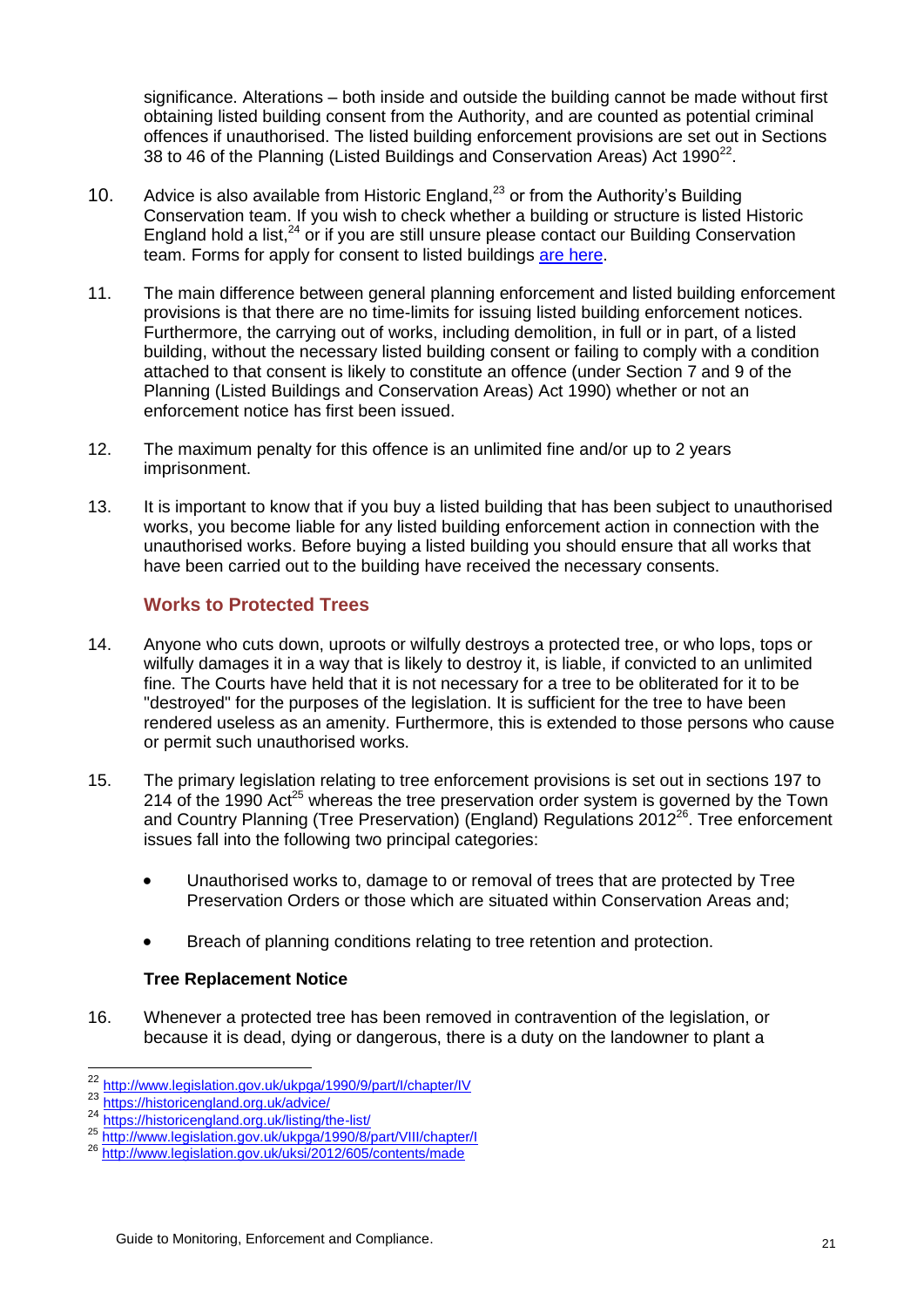replacement tree of a suitable size and species in the same location as soon as is reasonably possible. The replacement tree is then subject to the same protection as the tree that was lost.

- 17. If the landowner fails to comply with this requirement, the Authority may serve a Tree Replacement Notice, within a period of four years, to ensure compliance. There is a right of appeal to the Secretary of State against a notice. Non-compliance with Tree Replacement Notices is likely to result in the Authority undertaking the works and recharging the full costs to the land owner/occupier/developer.
- 18. If you would like to establish if a tree is protected, either because of a Tree Preservation Order or because it is located in a conservation area, you can either contact our Native Woodland Officer on 01439 772700.
- 19. Further information on trees including their protection during building operations can be found in our Design Guide: Trees and Landscape<sup>27</sup>.

-

<sup>&</sup>lt;sup>27</sup> <https://www.northyorkmoors.org.uk/planning/framework/spds/dgpt3.pdf>